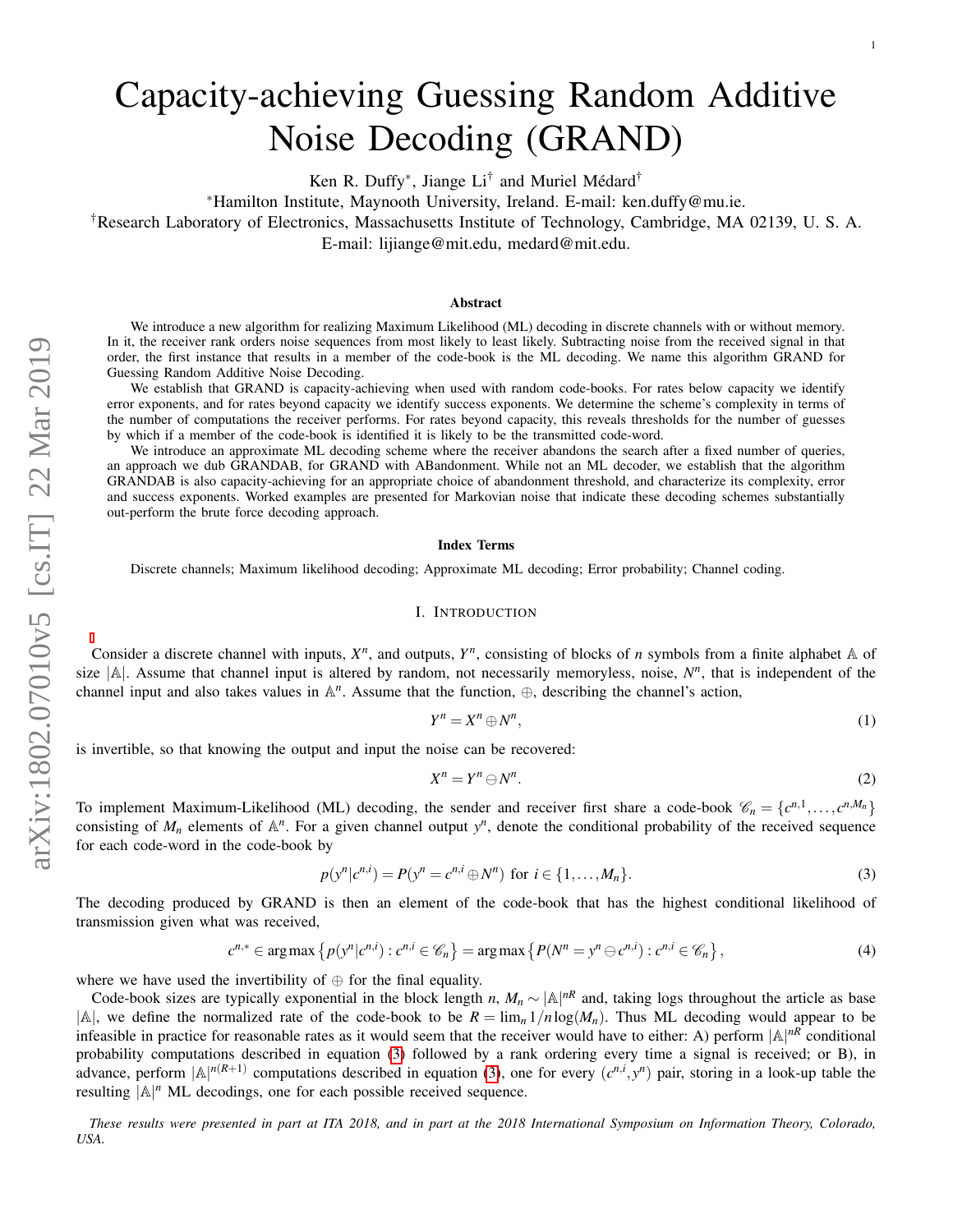| Noise guessing order                                           |                                  |                            |                                  |                            |                                 |                            | . |
|----------------------------------------------------------------|----------------------------------|----------------------------|----------------------------------|----------------------------|---------------------------------|----------------------------|---|
| Noise from most likely to least likely                         | $n_{\cdot}$                      |                            |                                  |                            |                                 |                            | . |
| String queried for membership of the code-book $\mathscr{C}_n$ | $v^n \nightharpoonup \neg^{n,1}$ | $n^{n} \bigcirc \pi^{n,2}$ | $v^n \nightharpoonup \neg^{n,3}$ | $n^{n} \bigcirc \pi^{n,4}$ | $n^{n} \bigcirc \neg n, \neg n$ | $n^{n} \bigcirc \pi^{n,0}$ | . |
| Location of code-book elements                                 |                                  |                            | $\lambda^{n,i}$                  |                            |                                 |                            | . |

#### TABLE I

<span id="page-1-0"></span>DESCRIPTION OF ML DECODING BY GRAND. THE RECEIVER CREATES A RANK-ORDERED LIST OF NOISE FROM MOST LIKELY TO LEAST LIKELY BREAKING TIES ARBITRARILY,  $z^{n,1}, z^{n,2},....$  IN THAT ORDER, GIVEN A RECEIVED SIGNAL  $y^n$ , THE RECEIVER SEQUENTIALLY SUBTRACTS THE NOISE  $z^{n,i}$ AND QUERIES IF THE STRING THAT RESULTS,  $y^n \ominus z^{n,i}$ , IS AN ELEMENT OF THE CODE-BOOK,  $\mathscr{C}_n$ . THE FIRST STRING THAT IS IN THE CODE-BOOK, IS THE ML DECODING. IN THIS EXAMPLE,  $c^{n,i_1}$  is the first element of the code-book to be identified, which occurs on the third noise guess. In APPROXIMATE ML DECODING, GRANDAB, AFTER A FIXED NUMBER OF QUERIES THE RECEIVER ABANDONS THE QUESTIONING AND DECLARES AN ERROR.

In the present paper we consider a distinct algorithm for ML decoding. The principle underlying the approach is for the receiver to rank-order noise sequences from most likely to least likely and then sequentially query whether the sequence that remains when the noise is removed from the received signal is an element of the code-book. For the channel structure described above, irrespective of how the code-book is constructed, the first instance where the answer is in the affirmative corresponds to the ML decoding. More formally, the receiver first creates an ordered list of noise sequences,  $G: \mathbb{A}^n \mapsto \{1, \ldots, |\mathbb{A}|^n\}$ , from most likely to least likely, breaking ties arbitrarily:

$$
G(z^{n,i}) \le G(z^{n,j}) \text{ if and only if } P(N^n = z^{n,i}) \ge P(N^n = z^{n,j}),\tag{5}
$$

where throughout this article lower case letters correspond to realizations of upper-case random variables, apart from for noise where *z* is used as *n* denotes the code block-length. For each received signal, the receiver executes the following algorithm, which we call GRAND for Guessing Random Additive Noised Decoding:

• Given channel output  $y^n$ , initialize  $i = 1$  and set  $z^n$  to be the most likely noise sequence, i.e. the  $z^n$  such that  $G(z^n) = i$ .

• While  $x^n = y^n \ominus z^n \notin \mathcal{C}_n$ , increase i by 1 and set  $z^n$  to be the next most likely noise sequence, i.e. the  $z^n$  such that  $G(z^n) = i$ . • The  $x^n$  that results from this while loop is the decoded element.

An example of this process is described in Table [I.](#page-1-0)

To see that GRAND corresponds to ML decoding for channels of the sort described in equations [\(1\)](#page-0-1) and [\(2\)](#page-0-2), note that, owing to the definition of  $c^{n,*}$  in equation [\(4\)](#page-0-3),

$$
P(N^n = y^n \ominus c^{n,*}) \ge P(N^n = y^n \ominus c^{n,i})
$$
 for all  $c^{n,i} \in \mathcal{C}_n$ .

Thus the scheme does, indeed, identify an ML decoding. The premise of the present paper is that there are circumstances when this new scheme, GRAND, has a complexity that decreases as code-book rate increases even though the more direct approach described in equation [\(4\)](#page-0-3) sees steeply increasing complexity.

In Section [III-A,](#page-3-0) the performance of the algorithm is established in terms of its maximum achievable rate, which is a property of ML decoding rather than being particular to the present GRAND scheme, and the number of computations the receiver must perform until decoding, which is dependent on the scheme. With some mild ergodicity conditions imposed on the noise process, we prove that GRAND is capacity achieving with uniform-at-random code-books. We determine asymptotic error exponents, as well as providing success exponents for rates above capacity. We identify the asymptotic complexity of GRAND in terms of the number of local operations the receiver must perform per received block in executing the algorithm.

Based on this new noise-centric design ethos for ML decoding and the intuition that comes from its analysis, we introduce a new approximate ML decoder in Section [III-B,](#page-11-0) an approach we dub GRANDAB for GRAND with ABandonment. In this variant of GRAND, the receiver abandons identification of the transmitted code word if no element of the code-book is identified after a pre-defined number of noise removal queries. GRANDAB is not a ML decoder as the algorithm sometimes terminates without returning an element of the code-book. Despite that, we establish that GRANDAB is also capacity achieving for random code-books once the abandonment threshold is set for after all elements of the Shannon Typical Set of the noise are queried, and we determine the exponent for the likelihood of abandonment. By abandoning after a fixed number of queries, an upper-bound on complexity is ensured.

To determine these algorithmic properties, we leverage recent results in the study of guesswork. We recall one theorem from the literature and establish several new ones. As they may appear somewhat mathematically involved, we begin by explaining the intuitive meaning behind them.

Theorem [1](#page-4-0) is taken from [\[1\]](#page-18-0) and provides a Large Deviation Principle (LDP) as the block length, *n*, becomes large, for the distribution of the logarithm of the number of guesses needed until the actual noise in the channel is queried,  $G(N^n)$ . On its own, this result provides us with an upper-bound on the complexity of the scheme, but it can be augmented in the case of uniformly selected code-books. That is, where the input elements  $X<sup>n</sup>$  in equation [\(1\)](#page-0-1) are chosen uniformly at random from a code-book  $\mathcal{C}_n$  that itself consists of a collection of uniformly selected elements of  $\mathbb{A}^n$ .

Theorem [2](#page-5-0) is new and establishes properties of the number of guesses that would be made until an element of the code-book that was not the channel input is identified. Here we leverage the fact that for uniformly distributed code-books the location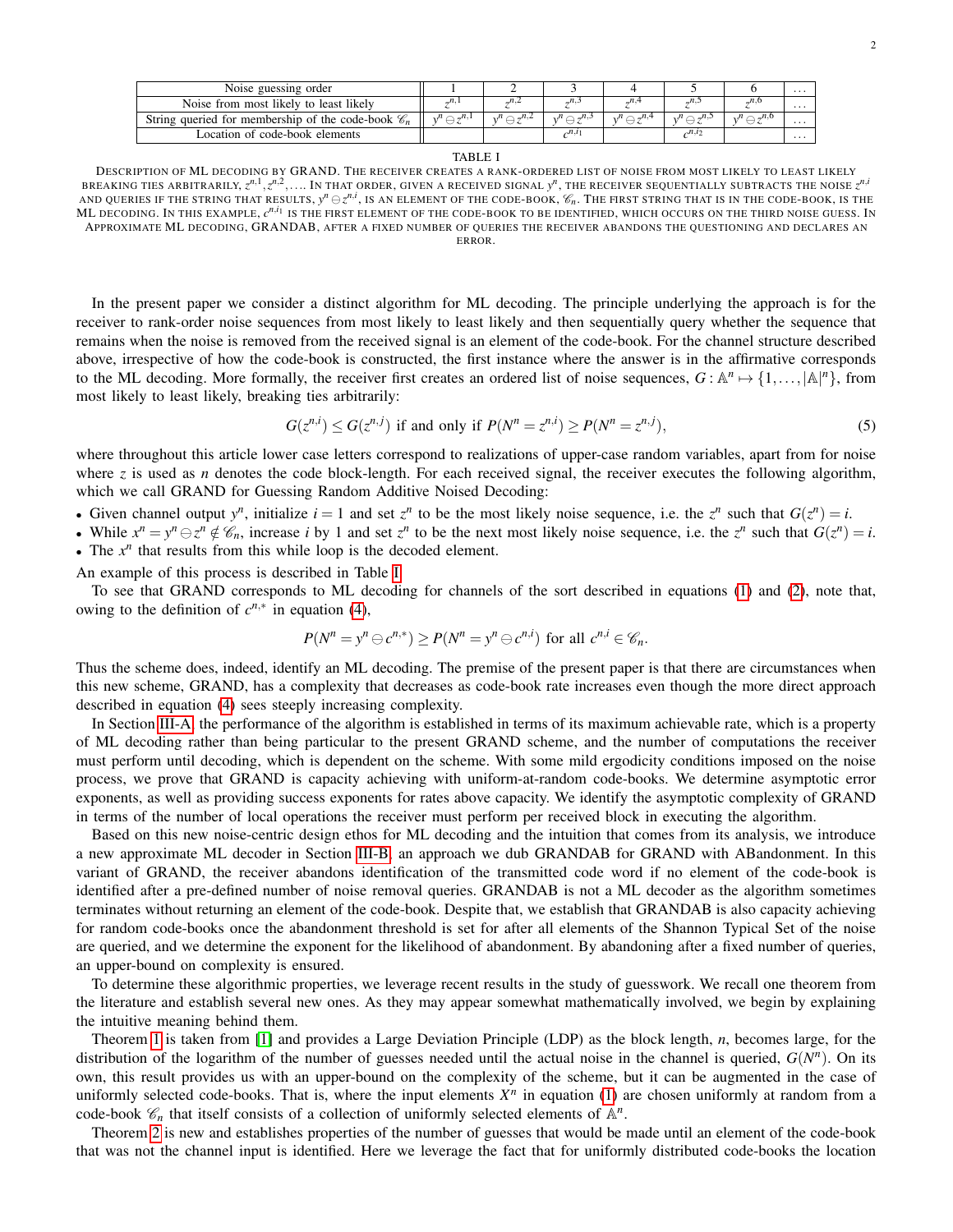of each of these elements in the guessing order outlined in Table [I](#page-1-0) are uniform in  $\{1,\ldots,|\mathbb{A}|^n\}$ . As a result, the distribution of the number of guesses until any non-input element of the code-book is hit upon is distributed as the minimum of  $M<sub>n</sub>$  such uniform random variables. When  $M_n \approx |\mathbb{A}|^{nR}$  and *n* becomes large, the resulting minimum is essentially the discretization of an exponential distribution with rate  $|A|^{-n(1-R)}$  so that the receiver will identify a code-word in, on average, approximately |A| *<sup>n</sup>*(1−*R*) guesses. Note, in particular, that as *R* increases and the code-book becomes more dense and efficient, while the number of computations in the brute-force approach to ML decoding increases, the noise guessing approach experiences the reverse phenomenon.

The ML decoding algorithm introduced in the present paper is essentially a race between these two guessing processes. If the number of guesses required to identify the true noise is less than the number of guesses to identify any other element of the code-book, then GRAND provides the correct answer on termination. Combining the two earlier results in two different ways first recovers the Channel Coding Theorem as Proposition [1](#page-7-0) via this new guessing argument. Namely, with *R* being the normalized code-book rate, *H* being the normalized Shannon entropy rate of the noise base |A|, and with 1 − *H* being the channel capacity, so long as  $R < 1 - H$  then the ML decoder will correctly identify the input for long enough blocks. The guessing argument provides asymptotic exponents for the probability that the ML decoding is an error if the code-book is within capacity, as well as for the probability that the ML decoding is correct if the code-book rate is beyond capacity. Both of these error and success exponents are convex functions of the code-book rate near capacity and approach zero at capacity, hinting at smooth degradation in performance near capacity.

Combining Theorems [1](#page-4-0) and [2](#page-5-0) in a distinct fashion akin to that used in [\[2\]](#page-19-0) to study multi-user guesswork, Proposition [2](#page-9-0) characterizes the complexity of the scheme in terms of the distribution of the number of guesses to termination. This approach allows us to determine some subtle performance features of the scheme when code-books rates are beyond capacity. Theorem [3](#page-11-1) establishes that the circumstances beyond capacity under which the ML decoding is likely to be correct decoding should the noise guessing complete quickly. In particular, this phenomenon occurs if the code-book rate is less than one minus the min-entropy rate of the noise.

Interpreting the results of Propositions [1](#page-7-0) and [2](#page-9-0) in light of the noise guessing algorithm leads us to propose a new approximate ML decoder, GRANDAB. In GRANDAB, if no code-book element is identified by the receiver after  $|A|^{n(H+\delta)}$  queries for some  $\delta > 0$ , the receiver abandons guessing and decoding results in an error. While it is not an ML decoder, we prove in Proposition [3](#page-11-2) that GRANDAB is also capacity-achieving for any  $\delta > 0$ . Thus GRANDAB has the capacity achieving qualities of ML decoding with a guaranteed upper bound on the number of computations performed by the receiver. This can result in a significant saving over GRAND in terms of complexity as the average number of queries required to identify the true noise in the system grows with an exponent of Rényi entropy rate  $1/2$ .

In Section [IV](#page-12-0) the performance of GRAND and GRANDAB are illustrated for bursty Markovian channel noise as, crucially, all of the results in this paper hold for channels with memory, a point we investigate in Section [V.](#page-17-0) For memoryless channels, however, the guessing approach enables finer approximations to the computation of block error probabilities than asymptotic exponents and these are used for the BSC in Section [IV-C.](#page-14-0) In Section [V](#page-17-0) we conclude with a discussion of implementation and further potential of the principles underlying the decoding algorithms introduced here.

# II. RELATED WORK

Large deviation style arguments that are employed to establish error exponents in both source and channel coding are typically variants of Sanov's Theorem [\[3\]](#page-19-1) and the method of types. If sources are assumed to have properties such as being independently and identically distributed (IID) or Markovian, identification of non-asymptotic pre-factors can be possible. For error exponents in source coding, these methods have been used extensively, originally for asymptotically error-free source coding with IID and Markov sources [\[4\]](#page-19-2), [\[5\]](#page-19-3), [\[6\]](#page-19-4), and then for variable-length and lossy source coding of IID and stationary sources [\[7\]](#page-19-5). For channel coding of Discrete Memoryless Channels (DMCs), error exponents were first identified by Gallager [\[8\]](#page-19-6) by direct arguments. In unpublished notes that are available on the web, Montanari and Forney [\[9\]](#page-19-7) provide a relationship between Gallager's error exponent and the exponent obtained through large deviation considerations of channel coding arguments using asymptotic equipartition principles. More recently, an approach along these lines has been used to study joint source-channel coding [\[10\]](#page-19-8). As an aside, we remark that an alternate means of establishing the results in [\[10\]](#page-19-8) would have been be to combine the results of [\[7\]](#page-19-5) with the generalization in [\[11\]](#page-19-9) of [\[12\]](#page-19-10), [\[13\]](#page-19-11) using a method of types.

While the arguments used in the papers referenced above are essentially based on variants and refinements of the Large Deviation Principle (LDP) for empirical measures, we instead analyze our proposed approach starting from a completely distinct angle: the recently established LDP [\[1\]](#page-18-0) for Massey's guesswork [\[14\]](#page-19-12). That LDP is a development from earlier results that identify scaling exponents for moments of guesswork in terms of Renyi entropy rates [\[15\]](#page-19-13), [\[16\]](#page-19-14), [\[17\]](#page-19-15). Given the explicit ´ relationship between the guesswork process and the noise guessing approach, this seems the most natural line of attack. In [\[18\]](#page-19-16) Arikan establishes LDP bounds for conditional probability rank. The full large deviation principle, which we employ here, is proven in [\[1\]](#page-18-0).

The connection between source coding and guesswork was first noted by Arikan and Merhav [\[19\]](#page-19-17), and has been established by Hanawal and Sundaresan [\[20\]](#page-19-18). For channel coding, a connection between guesswork and error exponent analysis was proved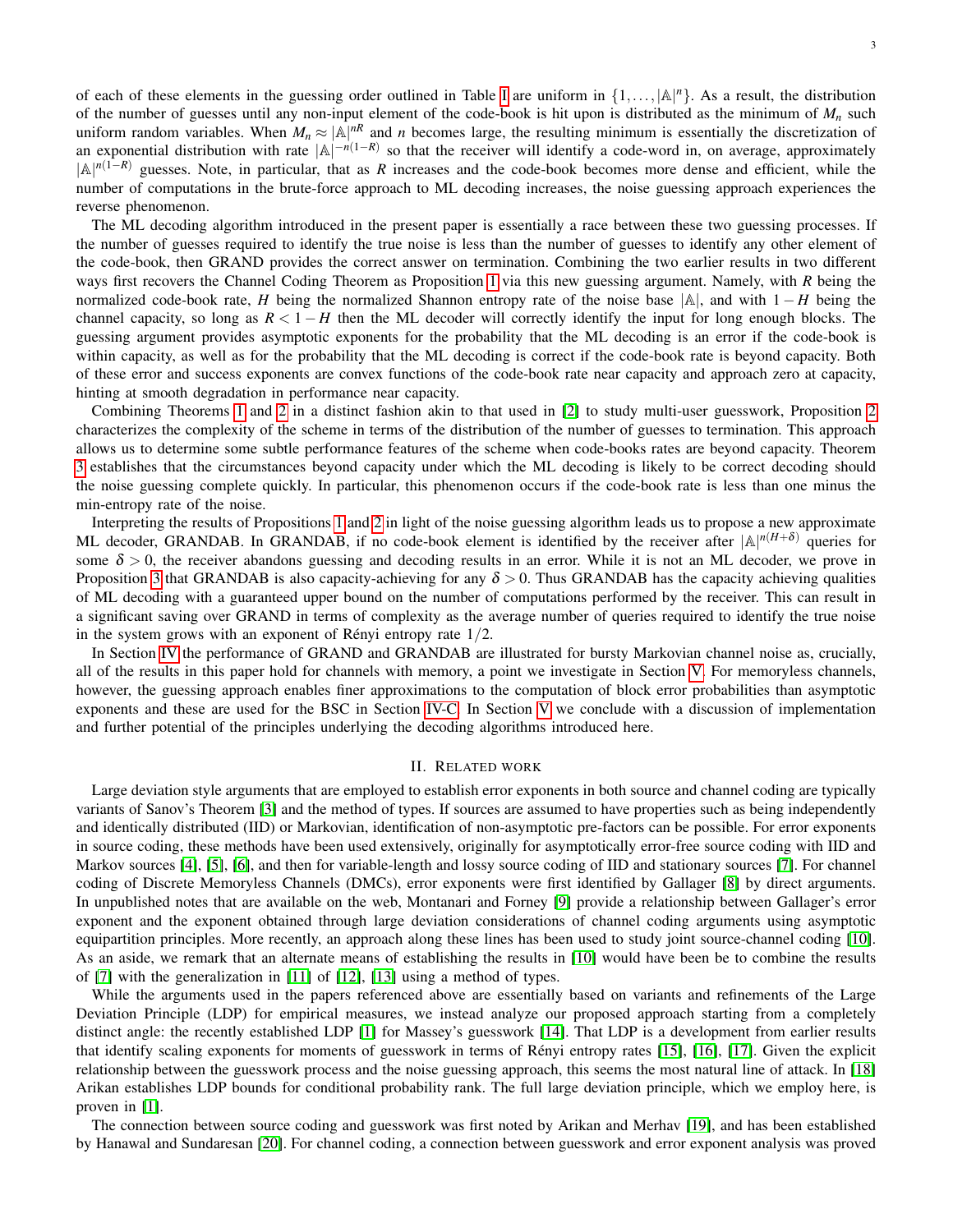4

by Arikan for sequential decoding of tree codes [\[15\]](#page-19-13), such as classic convolutional codes [\[21\]](#page-19-19). Sequential decoding, introduced by Wozencraft [\[22\]](#page-19-20), [\[23\]](#page-19-21), is a variant of ML decoding for tree codes. To ensure low computational complexity of sequential decoding of convolutional codes, rates are generally kept below a computational cutoff rate [\[22\]](#page-19-20), [\[24\]](#page-19-22), [\[25\]](#page-19-23), [\[26\]](#page-19-24), [\[27\]](#page-19-25), [\[28\]](#page-19-26), [\[29\]](#page-19-27), [\[15\]](#page-19-13). A survey of the historical rationale for cut-off rate design can be found in [\[30\]](#page-19-28). Several schemes have sought to improve the cut-off rate, including Pinsker's concatenated code with an inner block code and outer sequential decoder [\[31\]](#page-19-29), as well as Massey's "splitting" argument for quaternary erasure channel [\[32\]](#page-19-30). A general framework for designing codes that increase the cutoff rate is discussed in [\[33\]](#page-19-31). Polar Coding, which is capacity achieving for binary DMCs [\[34\]](#page-19-32), fits into that framework.

For linear block codes, an ML decoding method exists that has complexity bounded by 2*n*(1−*R*) (in the current article's notation) [\[35\]](#page-19-33). As the complexity of brute force ML decoding is  $2^{nR}$ , that approach is preferable when  $1-R < R$ , that is when  $R > 1/2$ . For rates below capacity,  $R < 1 - H$  and hence  $H < 1 - R$ . GRANDAB's complexity  $2^{n(H+\delta)}$ , for arbitrary  $\delta > 0$ , is thus lower than the one provided by [\[35\]](#page-19-33), except for low code rates where the complexity of brute force ML decoding is preferable. The approach taken in [\[35\]](#page-19-33) is based on a trellis decoding method for linear convolutional codes akin to the one independently derived in [\[36\]](#page-19-34), in which terminated, or so called blocked, convolutional codes are also considered.

In the present work, we do not envisage designing codes, but using random ones. For the channels we are considering, Shannon's [\[37\]](#page-19-35) uniform random code-book plus ML decoding argument affords capacity, but for codes of sufficient length that approach capacity, decoding methods for random codes are prohibitively complex with existing methods, as explained in the introduction. The core performance idea here is to leverage the fact that the noise is typically highly non-uniform, rendering its identification through guessing less onerous than performing a computation for every element of the code-book.

While our model employs uniformly distributed code-words, we analyze substantially more general noise processes than the DMC. For the DMC, the error exponent we derive necessarily matches Gallager's. That is unsurprising, as he proves it was tight for the average code [\[38\]](#page-19-36), and this fact has recently generalized to random linear codes [\[39\]](#page-19-37) for channels for which uniform code-books are optimal. As an aside, we remark that the result in [\[38\]](#page-19-36) is echoed in the source coding domain in [\[7\]](#page-19-5), which shows, via asymptotic equipartition style arguments, that almost all random code-books provide in effect the same compression performance. Thus, one might suspect that results analogous to those in [\[39\]](#page-19-37) are likely to hold also for source coding [\[40\]](#page-19-38) and network coding [\[41\]](#page-19-39), [\[42\]](#page-19-40).

The mathematical approach we take naturally lends itself to the determination of decay exponents in the probability of success when coding above capacity. The question of success for codes operating above capacity is a long-standing, though perhaps less well studied than that of errors below capacity [\[43\]](#page-19-41), [\[44\]](#page-19-42), [\[45\]](#page-19-43). For a DMC, lower bounds [\[46\]](#page-19-44) that are coincident with upper bounds [\[47\]](#page-19-45) are known to exist. Here, the derivation of these exponents come hand-in-hand with the determination of error exponents, and hold for the same broad class of noise processes.

GRAND employs ordered statistics of noise for decoding, but the code-book is only used when checking if a proposed decoded code word pertains to the code-book. The noise statistics may be obtained by arbitrary means and are not dependent on examining the decoder's output. This approach differs from Ordered Statistics Decoding (OSD) [\[48\]](#page-19-46), [\[49\]](#page-19-47), which uses the statistics derived from syndrome computations to update soft information in decoding linear bock codes, or from Turbo-style systems that blend decoding with soft information, see for instance [\[50\]](#page-19-48), [\[51\]](#page-19-49), [\[52\]](#page-19-50), [\[53\]](#page-19-51).

As ML decoding is generally too onerous from a complexity perspective, the use of approximate ML decoding is, under different guises, almost omnipresent in decoding algorithms. The approach GRANDAB takes, that of stopping after a given set of guesses, is redolent of limited search approaches commonly used in the decoding of convolutional codes, such as reduced state sequence estimation (RSSE) and related techniques that limit the search space in sequential decoding [\[54\]](#page-20-0), [\[55\]](#page-20-1), [\[56\]](#page-20-2), [\[57\]](#page-20-3), [\[58\]](#page-20-4), [\[59\]](#page-20-5), [\[60\]](#page-20-6), [\[61\]](#page-20-7). This latter family of techniques uses the received sequence as a starting point, rather than consider the noise itself as we do in GRANDAB, and most have not been formally established to be capacity achieving.

# <span id="page-3-2"></span>III. ANALYSIS

## <span id="page-3-0"></span>*A. ML decoding by guesswork*

We begin with the assumption we shall make on the noise process. Recall that log is taken base  $|\mathbb{A}|$  throughout. Assuming it exists, define the Rényi entropy rate of the noise  $\{N^n\}$  process with parameter  $\alpha \in (0,1) \cup (1,\infty)$  to be

$$
H_{\alpha} = \lim_{n \to \infty} \frac{1}{n} \frac{1}{1 - \alpha} \log \left( \sum_{z^n \in \mathbb{A}^n} P(N^n = z^n)^{\alpha} \right),
$$

<span id="page-3-1"></span>with  $H = H_1$  being the Shannon entropy rate of the noise. Denote the min-entropy rate of the noise by  $H_{\text{min}} = \lim_{\alpha \to \infty} H_\alpha$ . Assumption 1. *We assume that*

$$
\Lambda^N(\alpha) = \lim_{n \to \infty} \frac{1}{n} \log \mathbb{E}(G(N^n)^\alpha) = \begin{cases} \alpha H_{1/(1+\alpha)} & \text{for } \alpha \in (-1, \infty) \\ -H_{\min} & \text{for } \alpha \le -1, \end{cases}
$$
(6)

*and that the derivative of*  $\Lambda^N(\alpha)$  *is continuous on the range*  $\alpha \in (-1, \infty)$ *.*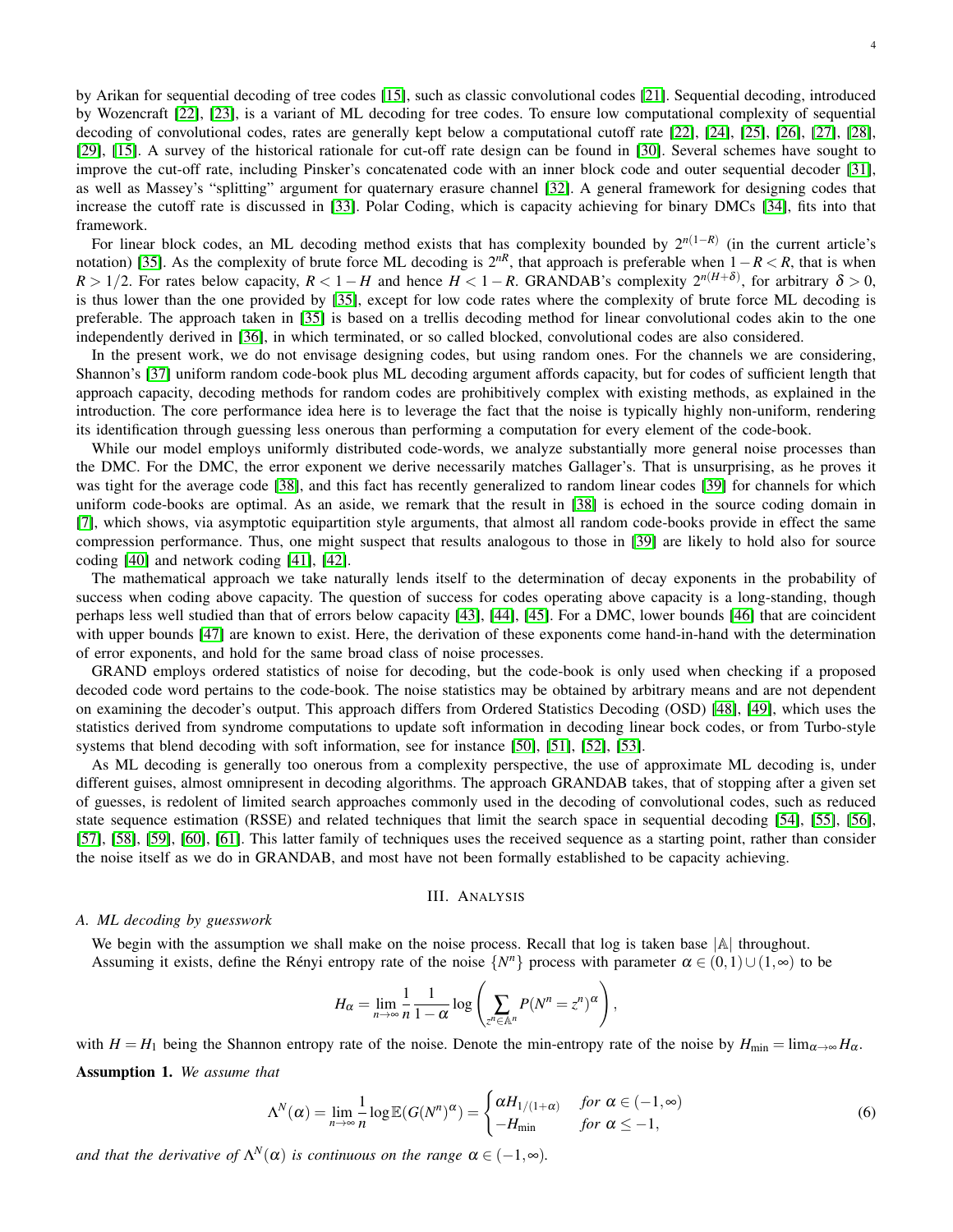

<span id="page-4-3"></span>Fig. 1. Guesswork rate function. Example:  $\mathbb{A} = \{0,1\}$ , BSC channel, noise  $N^n$  made of i.i.d. Bernoulli symbols with  $P(N^1 = 1) = p \in (0,1)$ . Left panel: scaled cumulant generating function,  $\Lambda^N$ , for the noise process  $\{1/n \log G(N^n)\}$  as determined by the explicit expression in [\(7\)](#page-4-1). Right panel: rate function for the same process,  $I^N$ , defined in equation [\(8\)](#page-4-2) and determined numerically. Roughly speaking  $\log P(n^{-1} \log G(N^n) \approx x) \approx -nI^N(x)$ . Note that  $I^N(0) = H_{\text{min}}$ , the min-entropy of the noise, and that the rate function is zero at the Shannon entropy of the noise,  $I^N(H) = 0$ .

Assumption [1](#page-3-1) is known to be satisfied for a broad range of sources including i.i.d. [\[15\]](#page-19-13), Markovian [\[16\]](#page-19-14), a large class of general, stationary processes [\[17\]](#page-19-15) and others [\[62\]](#page-20-8); the condition for  $\alpha \leq -1$  is established for all of these in [\[1\]](#page-18-0).

Note that, by setting  $\alpha = 1$ , as first identified by Arikan [\[15\]](#page-19-13), from equation [\(6\)](#page-3-2) one has that the average number of guesses required to identify the true noise grows exponentially in block size, *n*, with Rényi entropy rate at parameter  $1/2$ ,  $H_{1/2}$ , which is no smaller than the Shannon entropy rate, *H*, of the noise. Note also that  $\Lambda^N(\alpha)$  has a continuous derivative everywhere except potentially at  $\alpha = -1$ . An operational meaning to the discontinuous derivative when evaluated from above is identified in [\[1\]](#page-18-0), where the value of the discontinuity captures the exponential growth in *n* of the size of the set of most-likely noise sequences.

**Example.** For a BSC with  $A = \{0, 1\}$  and an additive channel mod 2, and  $P(N^1 = 1) = p$ ,

$$
\Lambda^N(\alpha) = \begin{cases} (1+\alpha)\log\left((1-p)^{\frac{1}{1+\alpha}} + p^{\frac{1}{1+\alpha}}\right) & \text{if } \alpha \in (-1,\infty) \\ \log(\max(1-p,p)) & \text{if } \alpha \le -1. \end{cases}
$$
(7)

*Plots of*  $\Lambda^N(\alpha)$  *can be found in Fig. [1.](#page-4-3)* 

From equation [\(6\)](#page-3-2),  $\Lambda^N$  can be identified as the scaled cumulant generating function for the process  $\{1/n \log G(N^n)\}$  [\[3\]](#page-19-1) and so Λ *<sup>N</sup>* is necessarily convex. Moreover, that identification suggested that this process may satisfy a Large Deviation Principle (LDP) [\[19\]](#page-19-17), [\[63\]](#page-20-9), which is proved in [\[1\]](#page-18-0) and used in [\[64\]](#page-20-10), [\[65\]](#page-20-11), [\[66\]](#page-20-12), [\[67\]](#page-20-13).

<span id="page-4-0"></span>**Theorem 1** (LDP for Guessing the Noise [\[1\]](#page-18-0)). *Under Assumption 1*,  $\{1/n \log G(N^n)\}$  *satisfies the Large Deviation Principle with the convex lower-semi continuous rate function,*  $I^N : [0,1] \rightarrow [0,\infty]$ *,* 

<span id="page-4-2"></span><span id="page-4-1"></span>
$$
I^{N}(x) := \sup_{\alpha \in \mathbb{R}} \{x\alpha - \Lambda^{N}(\alpha)\},
$$
\n(8)

*which is the Legendre-Fenchel transform of* Λ *N.*

*In particular:*  $I^N(0) = H_{\text{min}}$ *, the min-entropy rate of the noise;*  $I^N(x)$  *is linear on*  $[0, \gamma]$ *, where*  $\gamma := \lim_{\alpha \downarrow -1} d/d\alpha \Lambda^N(\alpha)$ *,* and then strictly convex thereafter while finite; and  $I^N(x) = 0$  if and only if  $x = H$ , the Shannon entropy rate of the noise.

Intuitively, this result says that, for fixed  $(a, b)$ , as *n* goes to infinity

$$
\log P\left(\frac{1}{n}\log G(N^n) \in (a,b)\right) \approx -n \inf_{x \in (a,b)} I^N(x)
$$

for large *n*. As well as providing this approximation, one of the primary advantages of a LDP over knowing how moments scale from  $\Lambda^N$  is that it is covariant in the sense that LDPs are preserved by continuous maps [\[3\]](#page-19-1)[Theorem 4.2.1], and we shall repeatedly use that property to combine distinct LDPs.

Example. *While there is no closed form expression for I<sup>N</sup> for the BSC, it can be readily computed numerically and examples are provided in Fig. [1.](#page-4-3)*

For random code-books, the second theorem provides a LDP for the number of guesses on the noise that will be made until identifying an element of the code-book that is not the transmitted code-word. The key realization is that if elements of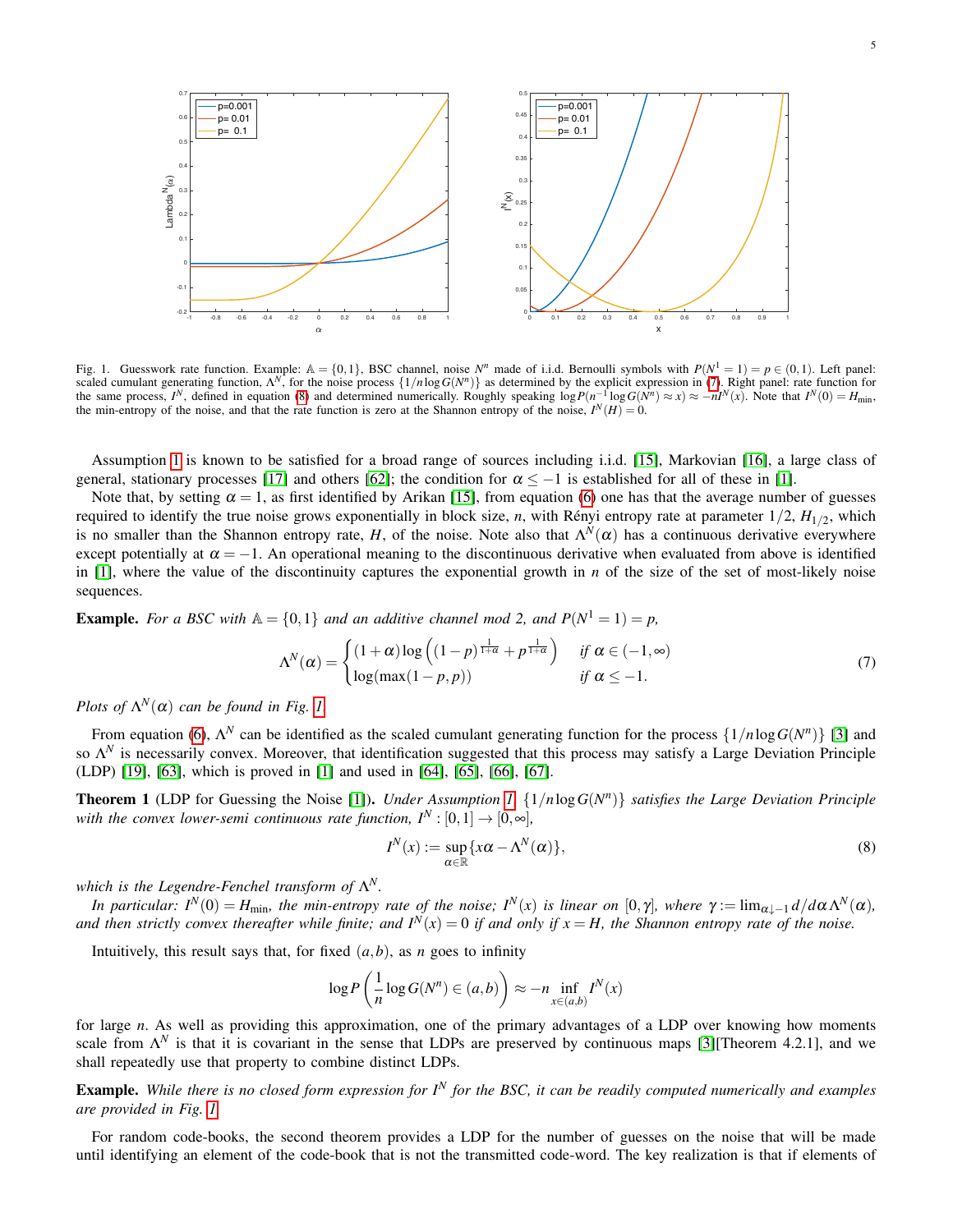the code-book have been selected uniformly at random, the location of the non-transmitted code-book elements in the ordered list of noise guesses are also uniform. Let  $U^{n,1}, \ldots, U^{n,M_n}$  be independent random variables, each uniformly distributed in  $\{1,\ldots,|\mathbb{A}|^n\}$  and define

<span id="page-5-4"></span><span id="page-5-2"></span>
$$
U^n = \min_i U^{n,i}.
$$

<span id="page-5-1"></span>**Assumption 2.** Assume that  $M_n = |\mathbb{A}|^{nR}$  for some  $R > 0$ .

<span id="page-5-0"></span>Theorem 2 (LDP for Guessing a Non-transmitted Code-word). *Under Assumption [2,](#page-5-1) as n becomes large, U<sup>n</sup> is approximately*  $exponentially distributed with rate  $|A|^{-n(1-R)}$ ,$ 

$$
\lim_{n \to \infty} P(|\mathbb{A}|^{-n(1-R)} U^n > x) = e^{-x} \text{ for all } x > 0.
$$
\n
$$
(9)
$$

*Moreover,* {1/*n*log*U <sup>n</sup>*} *satisfies the large deviation principle with lower semi-continuous rate function*

$$
I^{U}(x) = \begin{cases} 1 - R - x & \text{if } x \in [0, 1 - R] \\ +\infty & \text{otherwise} \end{cases}
$$
 (10)

*and*

<span id="page-5-3"></span>
$$
\lim_{n\to\infty}\frac{1}{n}\log\mathbb{E}(U^n)=1-R.
$$

*Proof.* We begin by observing that

$$
P(U^{n} > |\mathbb{A}|^{xn}) = \prod_{i=1}^{M_n} P\left(U^{n,i} > |\mathbb{A}|^{xn}\right) = \left(1 - \frac{\left\lceil |\mathbb{A}|^{xn} \right\rceil}{|\mathbb{A}|^n}\right)^{M_n}.
$$

Setting  $x = 1 - R$  and making use of L'Hospital's rule, by assumption [2](#page-5-1) we have that for  $y > 0$ 

$$
\lim_{n \to \infty} P(|\mathbb{A}|^{-n(1-R)} U^n > y) = \lim_{n \to \infty} (1 - y |\mathbb{A}|^{-nR})^{|\mathbb{A}|^{nR}} = e^{-y},
$$

giving equation [\(9\)](#page-5-2).

As [0,1] is compact, in order to establish the LDP it is sufficient [\[3\]](#page-19-1) to prove that

$$
\lim_{\varepsilon \downarrow 0} \liminf_{n \to \infty} \frac{1}{n} \log P\left(\frac{1}{n} \log U^n \in (x - \varepsilon, x + \varepsilon)\right) = \lim_{\varepsilon \downarrow 0} \limsup_{n \to \infty} \frac{1}{n} \log P\left(\frac{1}{n} \log U^n \in (x - \varepsilon, x + \varepsilon)\right) = -I^U(x) \tag{11}
$$

for all  $x \in [0,1]$ . Using the earlier observation, we have the following limiting equality for the survival function

$$
\lim_{n \to \infty} \frac{1}{n} \log P\left(\frac{1}{n} \log U^n > x\right) = \lim_{n \to \infty} \frac{M_n}{n} \log \left(1 - \frac{\left\lceil |\mathbb{A}|^{xn} \right\rceil}{|\mathbb{A}|^n}\right) = \lim_{n \to \infty} \frac{|\mathbb{A}|^{nR}}{n} \log \left(1 - |\mathbb{A}|^{n(x-1)}\right)
$$

$$
= -\lim_{n \to \infty} \frac{1}{n} |\mathbb{A}|^{n(R+x-1)} = \begin{cases} 0 & \text{if } x \in [0, 1-R] \\ -\infty & \text{if } x \in (1-R, 1). \end{cases}
$$

From this, we can confirm the veracity of equation [\(11\)](#page-5-3) for all  $x \in (1 - R, 1]$ :

$$
\lim_{\varepsilon \downarrow 0} \lim_{n \to \infty} \frac{1}{n} \log P\left(\frac{1}{n} \log U^n \in (x - \varepsilon, x + \varepsilon)\right) \le \lim_{\varepsilon \downarrow 0} \lim_{n \to \infty} \frac{1}{n} \log P\left(\frac{1}{n} \log U^n > x - \varepsilon\right) = -\infty.
$$

The corresponding equality for the cumulative distribution function can be obtained by first noting that, by the Binomial theorem,

$$
\lim_{n\rightarrow\infty}\frac{\left(1-|{\mathbb A}|^{n(x-1)}\right)^{|{\mathbb A}|^{nR}}}{1-|{\mathbb A}|^{n(R+x-1)}}=1\ \text{ if }x\in[0,1-R),
$$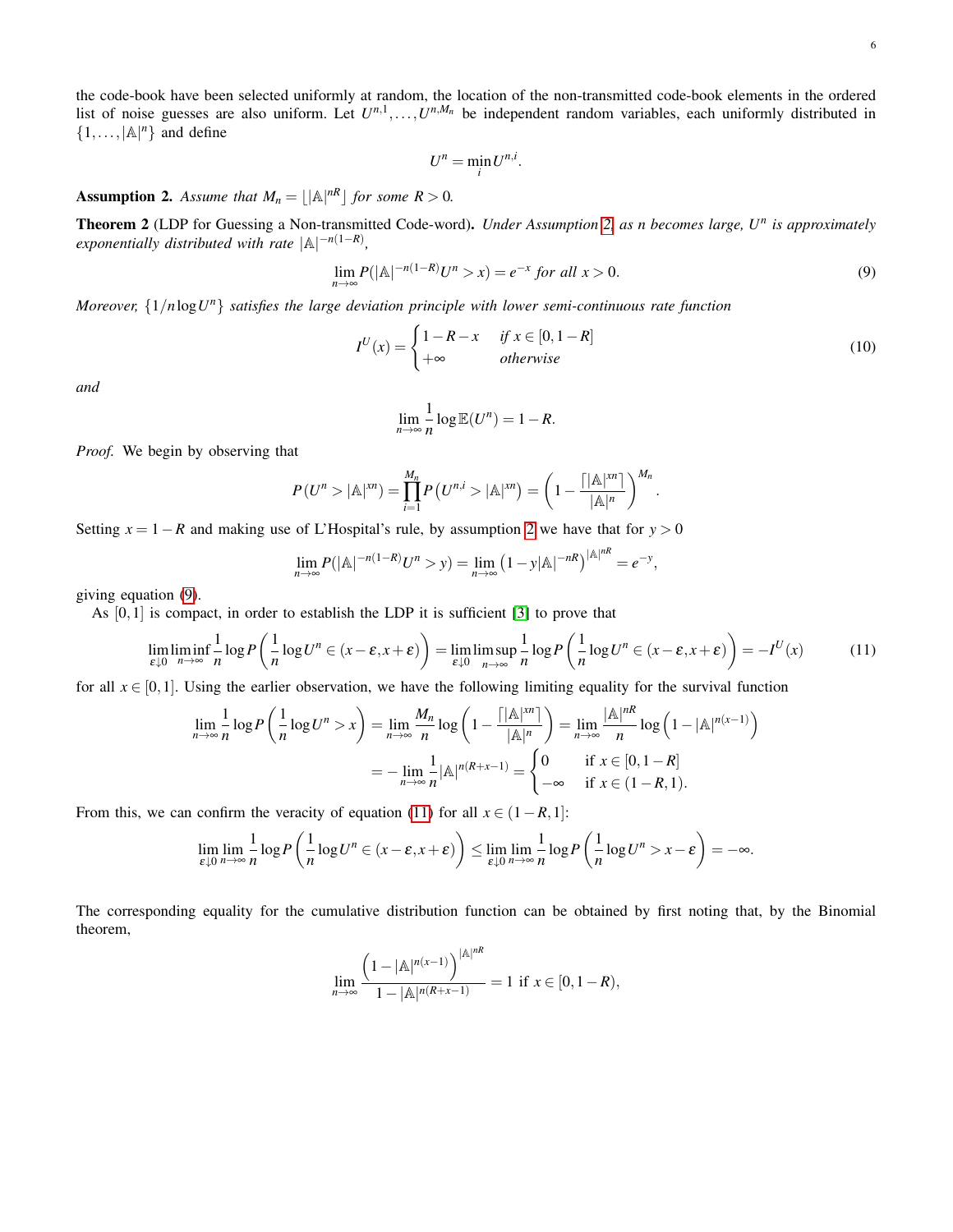

<span id="page-6-0"></span>Fig. 2. Example:  $\mathbb{A} = \{0,1\}$ , block length  $n = 16$  and  $R = 4/5$ . Upper panel: compares exact computation of  $P(U^n = k)$  (blue line) with the exponential distribution approximation given in equation [\(9\)](#page-5-2) (orange circles) for first 100 guesses. Lower panel: the difference between the exact and approximate values.

while if  $x = 1 - R$  the limit of the numerator in the above equation is  $exp(-1)$ . Thus to prove that equation [\(11\)](#page-5-3) holds for  $x \in [0, 1 - R]$ , we have

$$
\lim_{\varepsilon \downarrow 0} \lim_{n \to \infty} \frac{1}{n} \log P \left( \frac{1}{n} \log U^n \in (x - \varepsilon, x + \varepsilon) \right) = \lim_{\varepsilon \downarrow 0} \lim_{n \to \infty} \frac{1}{n} \log \left( P \left( \frac{1}{n} \log U^n < x + \varepsilon \right) - P \left( \frac{1}{n} \log U^n \le x - \varepsilon \right) \right)
$$
\n
$$
= \lim_{\varepsilon \downarrow 0} \lim_{n \to \infty} \frac{1}{n} \log \left( \left( 1 - \left( 1 - \frac{\left[ |\mathbb{A}|^{(x + \varepsilon)n} \right]}{|\mathbb{A}|^n} \right)^{M_n} \right) - \left( 1 - \left( 1 - \frac{\left[ |\mathbb{A}|^{(x + \varepsilon)n} \right]}{|\mathbb{A}|^n} \right)^{M_n} \right) \right)
$$
\n
$$
= \lim_{\varepsilon \downarrow 0} \lim_{n \to \infty} \frac{1}{n} \log \left( |\mathbb{A}|^{n(\min(R + x + \varepsilon - 1, 0))} - |\mathbb{A}|^{n(R + x - \varepsilon - 1)} \right)
$$
\n
$$
= -(1 - R - x),
$$

as  $R + x - \varepsilon - 1 < 0$  for  $x \in [0, 1 - R]$ .

The scaling result for the mean of  $U^n$  follows from the application of Varadhan's Theorem [\[3\]](#page-19-1)[Theorem 4.3.1], giving

$$
\lim_{n \to \infty} \frac{1}{n} \log \mathbb{E}(U^n) = \sup_{x \in [0, 1-R]} (x - I^U(x)) = 1 - R.
$$

Equation [\(9\)](#page-5-2) provides a highly accurate approximation of the distribution of  $U<sup>n</sup>$ , that it is essentially exponentially distributed with rate  $|A|^{-n(1-R)}$  giving rise to a mean of  $|A|^{n(1-R)}$ . This is illustrated in Fig. [2](#page-6-0) for a block length of  $n = 16$  and a code-book of rate  $R = 4/5$ , and becomes more precise as *n* increases. We will use this approximation to make near exact computations of block error probabilities and complexity for the BSC in Section [IV-C.](#page-14-0) To establish the general channel coding and complexity results, however, it is the LDP that is needed. On the scale of large deviations, Theorem [2](#page-5-0) effectively says that, for large *n*, the first non-transmitted code-word will be encountered in no more than order  $|A|^{n(1-R)}$  guesses.

Combining Theorems [1](#page-4-0) and [2](#page-5-0) enables us to provide a guessing based proof of Channel Coding Theorem. Recalling that logarithms are taken base |A|, let *h* denote the Shannon entropy of a random variable and let *I* denote mutual information. For channels introduced in equations [\(1\)](#page-0-1) and [\(2\)](#page-0-2), capacity is upper bounded by 1−*H* as follows:

$$
C \leq \limsup_{n \to \infty} \frac{1}{n} \sup I(X^n;Y^n) \leq 1 - \lim_{n \to \infty} \frac{h(N^n)}{n} = 1 - H,
$$

where we have upper-bounded the entropy rate of the input,  $h(X^n)$ , by its maximum, *n*, and used the fact that the channel is invertible (i.e. equation [\(2\)](#page-0-2)), while the entropy rate of the noise exists owing to to Assumption [1.](#page-3-1) The proposition that follows establishes, through the use of a uniform-at-random code-book and GRAND, that this upper bound is achieved for all noise processes satisfying Assumption [1](#page-3-1) . We define the success rate

$$
s(R) = -\lim_{n \to \infty} \frac{1}{n} \log P(U^n \ge G(N^n)),
$$

 $\Box$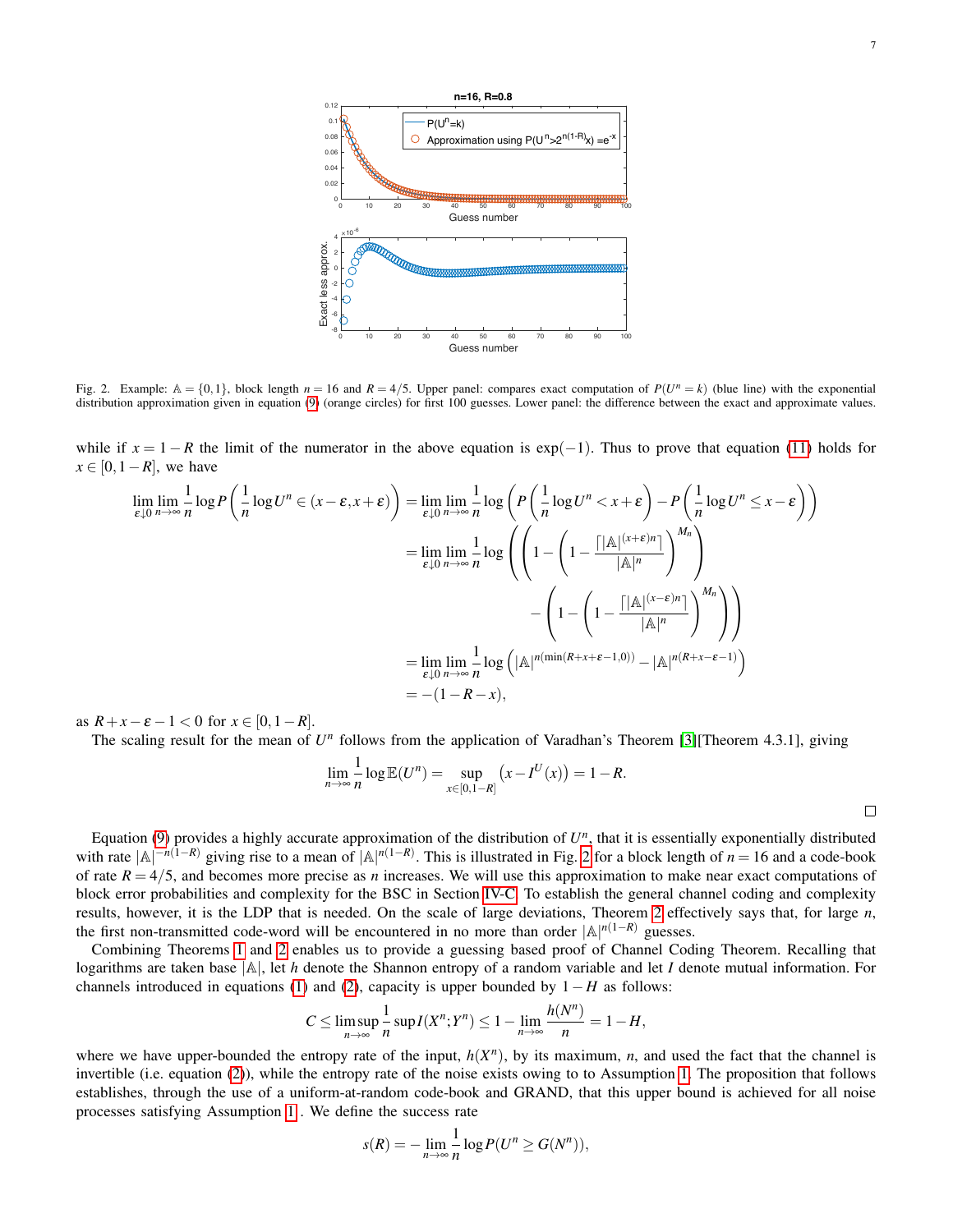

<span id="page-7-3"></span>Fig. 3. GRAND decoding error and success exponents. Example:  $A = \{0, 1\}$ , BSC channel, noise  $N^n$  made of i.i.d. Bernoulli symbols with  $P(N^1 = 1)$  $p \in (0,1)$ . Code-book consisting of  $M_n \approx 2^{nR}$  code-words, uniformly selected in A<sup>*n*</sup>. When the code-book rate, *R*, is less than channel capacity, 1–*H*, the probability that a code-word that was not sent is encountered during noise guessing before the transmitted code-word,  $P(U^n < G(N^n))$ , decays exponentially in block length *n* with rate  $\varepsilon(R)$  given by the solid line as determined by equation [\(13\)](#page-7-1), which coincides in this case with Gallager's error exponent. The point 1−*x* <sup>∗</sup> marks the critical rate where the error-rate changes from linear to strictly convex. For code-books rates that are beyond capacity, *R* > 1−*H*, the probability that the transmitted code-word is identified before a non-transmitted code-word,  $P(G(N^n) < U^n)$ , decays exponentially in *n* with rate  $s(R)$  from equation [\(14\)](#page-7-2), indicated by the dashed line.

which is the decay rate in the probability of correct decoding, and evaluate it in the case where the code rate exceeds capacity.

<span id="page-7-0"></span>Proposition 1 (Channel Coding Theorem with GRAND). *Under Assumptions [1](#page-3-1) and [2,](#page-5-1) with I<sup>U</sup> defined in equation* [\(10\)](#page-5-4) *and I <sup>N</sup> in equation* [\(8\)](#page-4-2)*, we have the following.*

*1) If the code-book rate is less than the capacity, R* < 1−*H, then*

$$
\lim_{n \to \infty} \frac{1}{n} \log P(U^n \le G(N^n)) = - \inf_{a \in [H, 1-R]} \{I^U(a) + I^N(a)\} < 0,
$$

*so that the probability that GRAND does not correctly identify the transmitted code-word decays exponentially in the block length n. If, in addition, x*<sup>∗</sup> *exists such that*

<span id="page-7-4"></span><span id="page-7-1"></span>
$$
\frac{d}{dx}I^{N}(x)|_{x=x^{*}}=1,
$$
\n(12)

*then the error rate simplifies further to*

$$
\varepsilon(R) = -\lim_{n \to \infty} \frac{1}{n} \log P(U^n \le G(N^n)) = \begin{cases} 1 - R - H_{1/2} & \text{if } R \in (0, 1 - x^*)\\ I^N(1 - R) & \text{if } R \in [1 - x^*, 1 - H). \end{cases} \tag{13}
$$

*Moreover,*

$$
s(R) = \lim_{n \to \infty} \frac{1}{n} \log P(U^n \ge G(N^n)) = 0
$$

*so that the probability that GRAND does not provide the true channel does not decay exponentially in n.*

*2) If, instead, the code-book rate is greater than the capacity, R* > 1−*H, then the probability of an error is not decaying exponentially in n,*

$$
\lim_{n\to\infty}\frac{1}{n}\log P(U^n\leq G(N^n))=0.
$$

*However,*

<span id="page-7-2"></span>
$$
s(R) = IN(1 - R),
$$
\n(14)

*is strictly positive, so that the probability that decoding produced by GRAND is the transmitted code-word does decay exponentially in n.*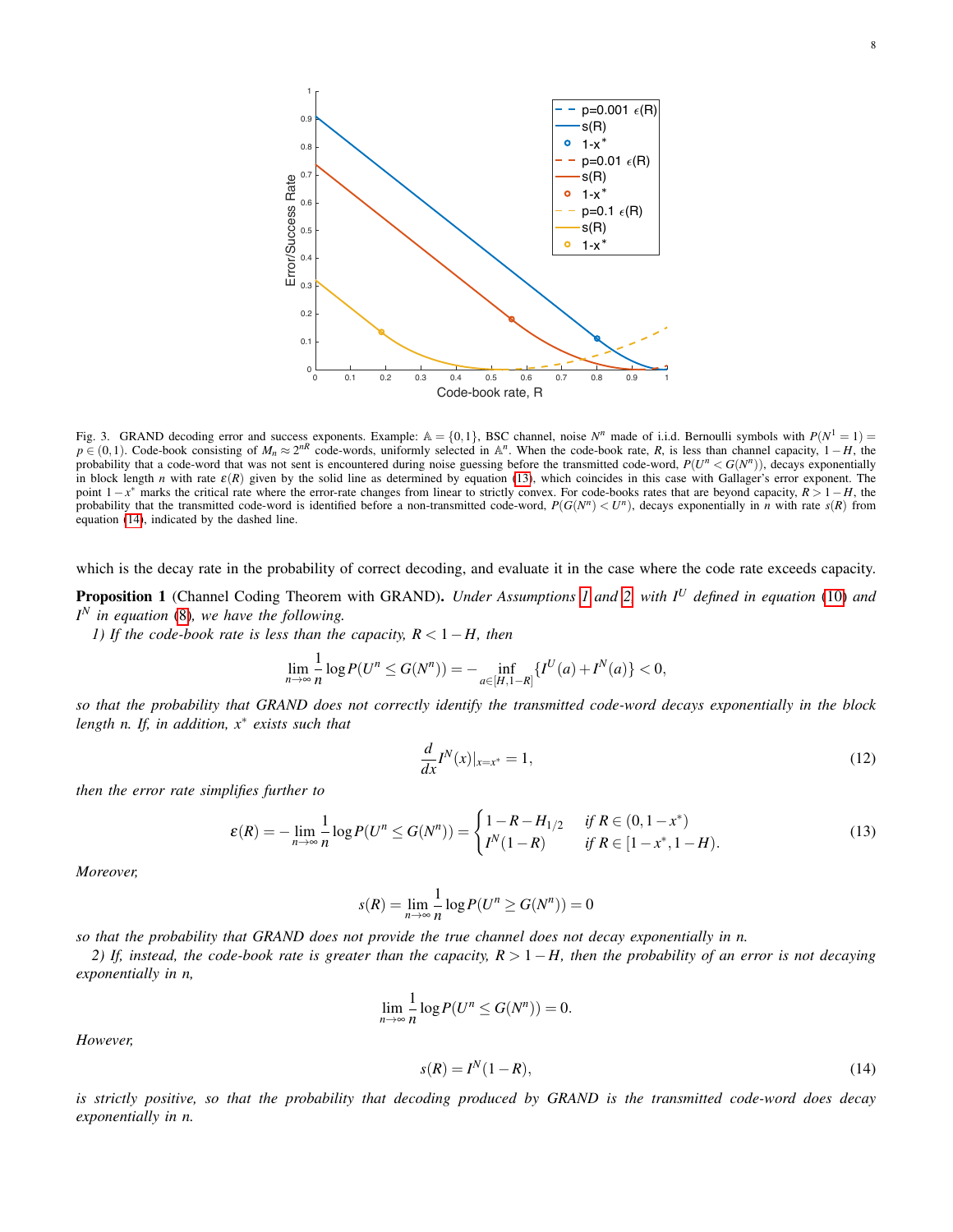*Proof.* As  $\{1/n \log G(N^n)\}\$ and  $\{1/n \log U^n\}$  are independent processes,  $\{(1/n \log G(N^n), 1/n \log U^n)\}\$  satisfies the LDP with rate function  $I^N(x) + I^U(y)$ . The LDP for  $\{1/n \log U^n / G(N^n)\}\$  then follows from an application of contraction principle, [\[3\]](#page-19-1)[Theorem 4.2.1], with the continuous function  $f(x, y) = x - y$ , giving

$$
I^{U/N}(x) = \inf_{a,b} \{I^N(a) + I^U(b) : f(a,b) = a - b = x\} = \inf_{a \in [0,1-R]} \{I^U(a) + I^N(a-x)\}.
$$

Noting the following equality

$$
P(U^n \leq G(N^n)) = P\left(\frac{1}{n}\log\frac{U^n}{G(N^n)} \leq 0\right),\,
$$

we can use the LDP for  $\{1/n \log U^n / G(N^n)\}$  to determine asymptotics for the likelihood that fewer queries are necessary to determine a non-transmitted element of the code-book than the truly transmitted element. From the LDP lower and upper bounds,

$$
-\inf_{x<0}I^{U/N}(x)\leq \liminf_{n\to\infty}\frac{1}{n}\log P\left(\frac{1}{n}\log\frac{U^n}{G(N^n)}\leq 0\right)\leq \limsup_{n\to\infty}\frac{1}{n}\log P\left(\frac{1}{n}\log\frac{U^n}{G(N^n)}\leq 0\right)\leq -\inf_{x\leq 0}I^{U/N}(x).
$$

For the limit to exist, we require that  $\inf_{x<0} I^{U/N}(x) = \inf_{x\leq0} I^{U/N}(x)$ . Consider  $I^{U/N}(0) = \inf_{a\in[0,1-R]}\{I^U(a) + I^N(a)\} = I^U(a^*) + I^N(a)$  $I^N(a^*) < \infty$ , where *a*<sup>\*</sup> necessarily exists as *I*<sup>*U*</sup> and *I*<sup>*N*</sup> are lower-semicontinuous. As we have assumed *H* > 0, *a*<sup>\*</sup> > 0 and  $I^U(a^*) + I^N(a^*)$  is then arbitrarily well approximated by  $I^U(a^*) + I^N(a^* - \varepsilon)$  as  $I^N$  is continuous where it is finite, so the above limit exits. The following simplification is achieved by changing the order the infima are taken in:

$$
\lim_{n \to \infty} \frac{1}{n} \log P(U^n \le G(N^n)) = -\inf_{x \le 0} I^{U/N}(x) = -\inf_{x \le 0} \inf_{a \in [0, 1 - R]} \{I^U(a) + I^N(a - x)\} = -\inf_{a \in [0, 1 - R]} \{I^U(a) + \inf_{y \ge a} I^N(y)\}.
$$
 (15)

Starting from

$$
P(U^n \ge G(N^n)) = P\left(\frac{1}{n}\log\frac{U^n}{G(N^n)} \ge 0\right)
$$

similar logic, but with an additional simplification due to the form of  $I^U$  found equation [\(10\)](#page-5-4), leads us to

$$
\lim_{n \to \infty} \frac{1}{n} \log P(U^n \ge G(N^n)) = -\inf_{x \ge 0} I^{U/N}(x) = -\inf_{x \ge 0} \inf_{a \in [0, 1-R]} \{I^U(a) + I^N(a-x)\}
$$

$$
= -\inf_{a \in [0, 1-R]} \{I^U(a) + \inf_{y \le a} I^N(y)\} = -\inf_{x \in [0, 1-R]} I^N(x). \tag{16}
$$

<span id="page-8-1"></span><span id="page-8-0"></span>,

(a) For the within-capacity result, if  $R < 1 - H$ , then  $H < 1 - R$ . Considering the right hand side of equation [\(15\)](#page-8-0) as both  $I^U$  and  $I^N$  are decreasing on [0,*H*] and  $I^N$  is either infinite or increasing on [*H*,1−*R*],

$$
\inf_{a \in [0,1-R]} \{I^U(a) + \inf_{y \ge a} I^N(y)\} = \inf_{a \in [H,1-R]} \{I^U(a) + I^N(a)\}.
$$

This quantity is strictly positive, as  $I^U$  is strictly decreasing to zero on  $[H, 1 - R]$ , while  $I^N$  is strictly increasing from zero on the same range. To get the additional simplification to equation [\(13\)](#page-7-1), note that, as  $I^N$  is strictly convex to the right of *H*,  $I^U$  is decreasing at rate 1 and  $x^*$  is defined to be the value at which  $I^N$  is increasing with rate 1, then  $\inf_{a \in [H, 1-R]} \{I^U(a) + I^N(a)\}\$ is either  $I^N(1-R)$  if  $x^* > 1-R$  or  $I^U(x^*) + I^N(x^*)$ . Now  $I^N(x^*) = x^* - H_{1/2}$ , so that  $I^U(x^*) + I^N(x^*) = 1 - R - x^* + x^* - H_{1/2}$ and the result follows. On the other hand,

$$
\inf_{x \in [0, 1-R]} I^N(x) = I^N(H) = 0
$$

and so the right hand side of equation [\(16\)](#page-8-1) is zero.

(b) For the beyond-capacity result if, alternatively,  $R > 1 - H$ , then  $H > 1 - R$  and

$$
\inf_{a \in [0,1-R]} \{ I^U(a) + \inf_{y \ge a} I^N(y) \} = I^U(1-R) + I^N(H) = 0,
$$

and so the right hand side of equation [\(15\)](#page-8-0) is zero. While

$$
\inf_{x \in [0, 1-R]} I^N(x) = I^N(1-R) > 0,
$$

so that the right hand side of [\(16\)](#page-8-1) is strictly greater than zero.

Proposition [1](#page-7-0) not only proves the Channel Coding Theorem, but also provides exact asymptotic error exponents when the rate of the code-book, *R*, is within capacity, 1−*H*, and success exponents for when the rate is beyond capacity. For memoryless channels, the error rate in equation [\(13\)](#page-7-1) coincides with that in [\[8\]](#page-19-6)[Theorem 2], where the linear followed by strictly convex phenomenon was first identified. Proposition [1](#page-7-0) establishes that phenomenon for more general noise processes.

 $\Box$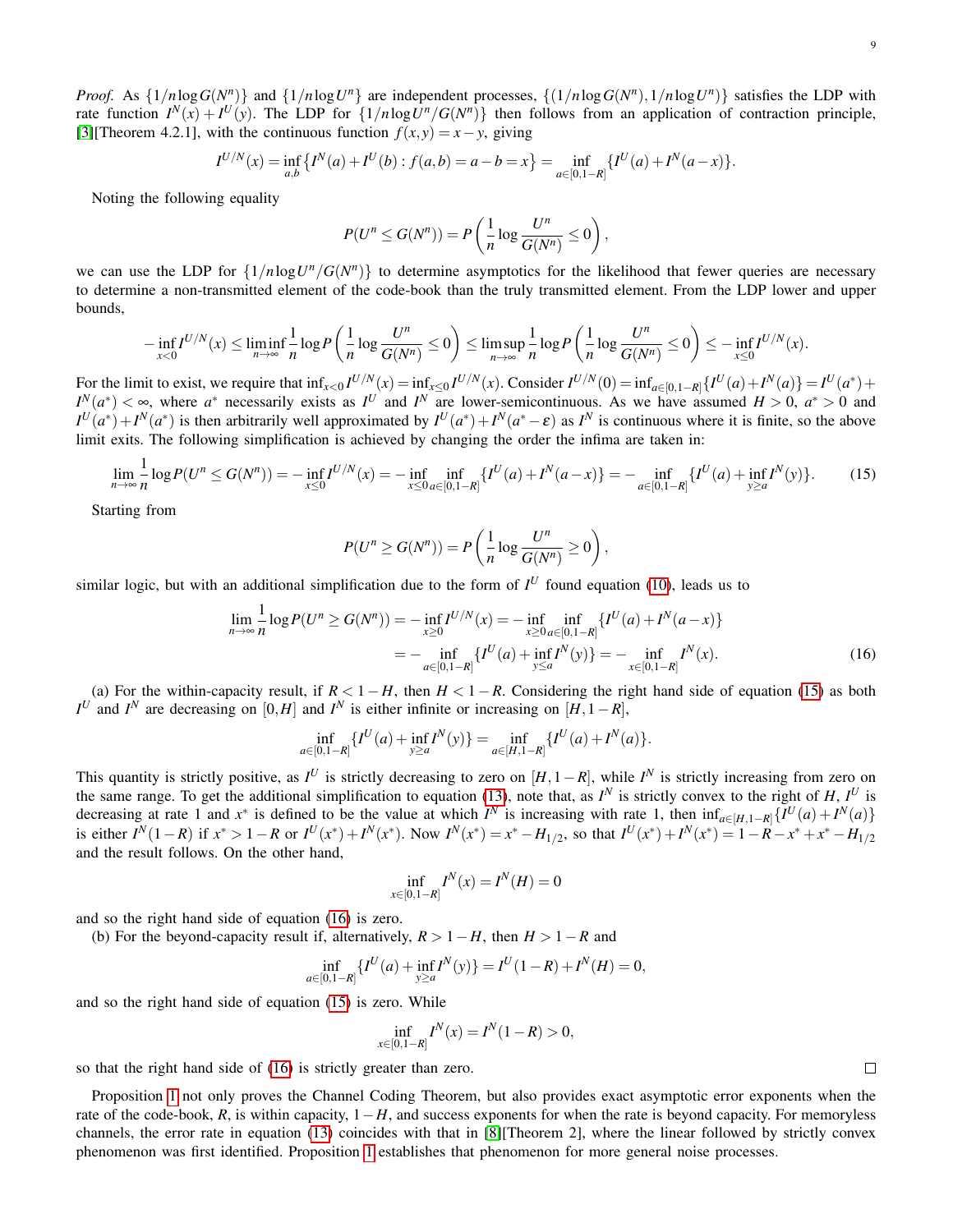

<span id="page-9-2"></span>Fig. 4. GRAND complexity. Example:  $\mathbb{A} = \{0,1\}$ , BSC channel, noise  $N^n$  made of i.i.d. Bernoulli symbols with  $P(N^1 = 1) = 0.1$ , and channel capacity is approximately 0.53. Code-book consisting of  $M_n \approx 2^{nR}$  code-words, uniformly selected in A<sup>*n*</sup>. Left panel: rate function, *I*<sup>N</sup> defined in equation [\(8\)](#page-4-2), for the number of guesses until the noise is identified  $\{1/n \log G(N^n)\}\$ . Also plotted is the rate function  $I^U$  defined in equation [\(10\)](#page-5-4) for the number of guesses until a non-transmitted element of the code-book is identified,  $\{1/n \log U^n\}$ . Vertical dashed lines indicate that  $I^U(x) = +\infty$  for *x* to the right of that line. Right panel: as established in Proposition [2,](#page-9-0) the rate function,  $I^{GRAND}$ , that results for the number of queries until an ML decoding is proposed in each of those three cases. Vertical dashed lines indicate that  $I^{GRAND}(x) = +\infty$  for *x* to the right of that line. If  $R < 1 - H$  (red line) so that the code-book rate is within capacity, the zero of  $I^N$  occurs before the zero of  $I^U$  and the ML decoding mimics the number of guesses until the transmitted word is identified, but with the rate function curtailed at  $1 - R$ . With  $1 - H < R < 1 - H_{\text{min}}$  (yellow line), if the algorithm completes before  $x^*$  such that  $I^N(x^*) = I^U(x^*)$ , whose likelihood is decaying exponentially in *n*, the true code-word dominates, but ultimately a non-sent code-word is returned. If  $R > 1 - H_{\text{min}}$  (purple line), then in this limit, an erroneous code-word is always returned. The super-critical guessing point *y*<sup>\*</sup>, which is the supremum over all *y* satisfying the conditions of Theorem [3,](#page-11-1) marks the greatest threshold below which, should the ML algorithm declare a decoding has been found, in the large block-length limit, it will be correct, even if the code-book rate is greater than capacity.

The point  $1-x^*$  in equation [\(13\)](#page-7-1), where the error exponent goes from being linear in the code-book rate to strictly convex in equation [\(13\)](#page-7-1), is dubbed the critical rate by Gallager for memoryless channels and can be given a simple interpretation in terms of the noise guessing GRAND undertakes for general noise processes. For code-book rates *R* beyond the critical rate, in the large *n* limit an error occurs because the uniform code-book is typical, but the noise is exceptionally unlikely and far down the guessing order. For code-book rates below the critical rate, it requires an average number of guesses to identify the true noise, which is why the Rényi entropy rate with parameter  $1/2$  appears, but the uniform code-book has an unusually early entry in the noise-guessing ordered list, resulting in an error.

Proposition [1](#page-7-0) also provides success exponents for rates above capacity. Here the interpretation of the success rate in equation [\(14\)](#page-7-2) is that if the code-book rate *R* is too high for capacity,  $1-H$ , in the large *n* limit a successful decoding will occur if the non-transmitted code-book elements are typically distributed, but the noise is unusually highly likely, such that it is identified first, just prior to a non-transmitted element of the code-book.

Example. *For the BSC, example plots of these curves are provided in Fig. [3.](#page-7-3) Note that as I<sup>N</sup> is a convex function that is zero at H, the error and success exponents are both smooth, near-zero functions around capacity, R* = 1 − *H. This suggests that GRAND experiences graceful degradation in performance near capacity.*

We can combine Theorems [1](#page-4-0) and [2](#page-5-0) in a distinct way to determine the asymptotic complexity of the new ML decoding scheme in terms of the number of guesses until an ML decoding, correct or incorrect, is identified:

<span id="page-9-1"></span>
$$
D^n := \min(G(N^n), U^n). \tag{17}
$$

That is, GRAND terminates at either identification of the noise that was in the channel or when a non-transmitted element of the code-book is unintentionally identified, whichever occurs first. On the scale of large deviations, if the code-book is within capacity,  $R < 1-H$ , then the sole impact of the code-book is to curtail excessive guessing when unusual noise occurs.

<span id="page-9-0"></span>Proposition 2 (Guessing Complexity of GRAND). *Under Assumptions [1](#page-3-1) and 2*,  $\{1/n \log D^n\}$  *satisfies a LDP with a lowersemicontinuous rate function, IGRAND.*

*1) If R* < 1−*H, then the input code-word will be recovered in the large deviations limit with unaffected likelihoods, and the impact of the code-book is to curtail guessing of unlikely inputs:*

$$
I^{GRAND}(x) = \begin{cases} I^N(x) & \text{if } x \in [0, 1 - R] \\ +\infty & \text{if } x > 1 - R. \end{cases} \tag{18}
$$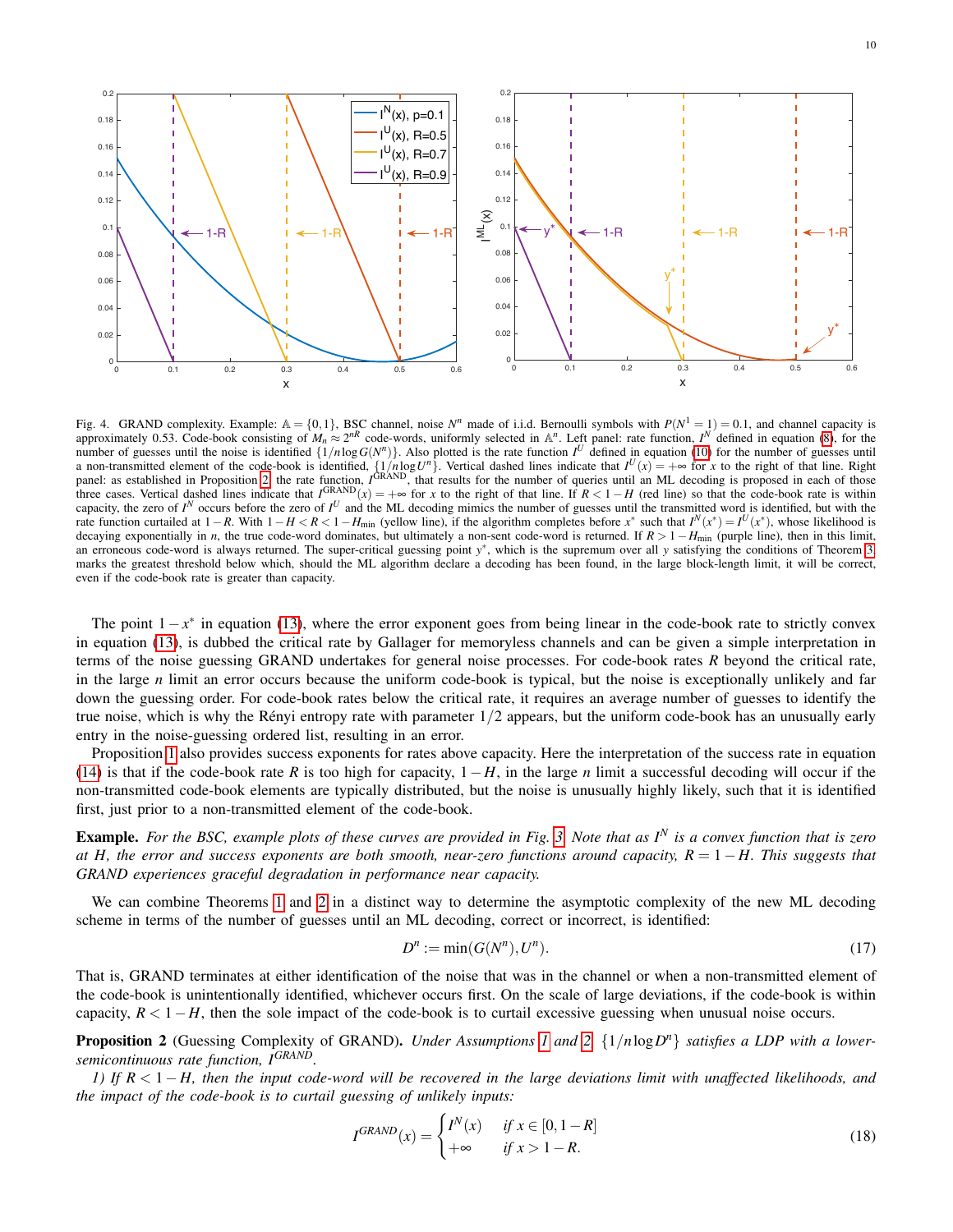*The average number of guesses until GRAND finds a decoding satisfies*

$$
\lim_{n\to\infty}\frac{1}{n}\log E(D^n)=\min\left(H_{1/2},1-R\right).
$$

*2) If R* > 1−*H, the code-book rate is higher than capacity and*

$$
I^{GRAND}(x) = \begin{cases} \min(I^N(x), I^U(x)) & \text{if } x \in [0, 1 - R] \\ +\infty & \text{if } x > 1 - R. \end{cases} \tag{19}
$$

*This rate function need not be convex, and whichever of I<sup>N</sup> or I<sup>U</sup> is smaller dictates whether the ML decoding is the true code-word or a non-transmitted one. The average number of guesses until GRAND identifies a decoding is governed by the beyond-capacity code-book rate,*

<span id="page-10-1"></span>
$$
\lim_{n \to \infty} \frac{1}{n} \log E(D^n) = 1 - R.
$$

*Proof.* As  $\{1/n \log G(N^n)\}\$ and  $\{1/n \log U^n\}$  are independent processes,  $\{(1/n \log G(N^n), 1/n \log U^n)\}\$  satisfies the LDP with rate function  $I^N(x) + I^U(y)$ . The LDP for  $\{1/n \log D^n = 1/n \log \min(G(N^n), U^n)\}$  follows from an application of contraction principle, [\[3\]](#page-19-1)[Theorem 4.2.1], with the continuous function  $f(x, y) = min(x, y)$ , giving

$$
I^{GRAND}(x) = \inf_{a,b} \left\{ I^N(a) + I^U(b) : f(a,b) = \min(a,b) = x \right\} = \min \left\{ I^N(x) + \inf_{y \ge x} I^U(y), \inf_{y \ge x} I^N(y) + I^U(x) \right\}
$$
  
=  $\min \left\{ I^N(x), \inf_{y \ge x} I^N(y) + I^U(x) \right\},$  (20)

where the last line follows from the form of  $I^U$  in equation [\(10\)](#page-5-4).

The simplification of equation [\(20\)](#page-10-0) into [\(18\)](#page-9-1) and [\(19\)](#page-10-1) come about about owing to considerations from the following structure. By Theorem [1,](#page-4-0) the noise guessing rate function starts at the min-entropy rate,  $I^N(0) = H_{min}$ . As the min-entropy rate is always less than or equal to the Shannon rate,  $H_{min} \leq H$ ,  $I^N(H) = 0$  and  $I^N$  is convex,  $I^N$  cannot lie above line from  $(0, H_{min})$  to  $(H,0).$ 

If  $R < 1 - H$ , then  $H < 1 - R$  and  $I^N(x) \leq I^U(x)$  for all  $x \leq H$  from the definition of  $I^U$  in equation [\(10\)](#page-5-4). For  $H \leq x \leq 1 - R$ , *I*<sup>N</sup> is non-decreasing and so min(*I*<sup>N</sup>(*x*), inf<sub>*y*≥*x*</sub> *I*<sup>N</sup>(*y*) + *I*<sup>U</sup>(*x*)) = *I*<sup>N</sup>(*x*).

If, instead,  $R > 1 - H$ , then  $1 - R < H$  and  $\inf_{y \ge x} I^N(y) = 0$  for all  $x \le 1 - R$ , so that  $I^{GRAND}(x) = \min \{I^N(x), I^U(x)\}.$ 

To obtain the scaling result for  $E(D^n)$  we reverse the transformation from the rate function  $I^{GRAND}$  to its Legendre-Fenchel transform, the scaled cumulant generating function of the process  $\{n^{-1} \log D^n\}$  via Varadhan's Theorem [\[3\]](#page-19-1)[Theorem 4.3.1]. In particular, note that, regardless of whether *I* GRAND is convex or not,

$$
\lim_{n \to \infty} \frac{1}{n} \log E(D^n) = \lim_{n \to \infty} \frac{1}{n} \log E\left(|\mathbb{A}|^{\log D^n}\right) = \sup_{x \in \mathbb{R}} \{x - I^{\text{GRAND}}(x)\}.
$$

If  $R < 1 - H$ , this equals  $\min(H_{1/2}, 1 - R)$ , while if  $R > 1 - H$  it equals  $1 - R$ .

One interpretation of the first part of that proposition is that if the code-book is such that *R* < 1−*H*, and so within capacity, identification of the correct code-word occurs because it is likely that all elements in the typical set of the noise will be queried before a non-transmitted element of the code-book is identified. Owing to the long tail of guesswork, in the absence of the other elements of the code-book stopping the guessing algorithm, the average number of guesses that would be made would grow with rate  $H_{1/2}$  [\[15\]](#page-19-13). If, however, one minus the normalized code-book rate R is less than that, the long tail of the scheme is clipped. While this clipping is not enough to make an error likely, it is enough to reduce the average number of queries that will be made before an element of the code-book is identified.

Example. *An example of the range of behaviors described in Proposition [2](#page-9-0) for a BSC can be found in Fig. [4.](#page-9-2) The non-convex rate function corresponds to a code-book rate beyond capacity, R* > 1−*H*.

If the code-book rate is beyond capacity,  $R > 1 - H$ , then implicit in the results of Proposition [2](#page-9-0) is that there are circumstances where, conditioned on the unlikely event that the algorithm terminates after a relatively small, but exponentially growing, number of guesses, the decoded code-word GRAND identifies is certain to be the transmitted code-word in the large block length limit. While this property can appear under more nuanced circumstances, we provide one condition where the resulting characterization is simple. Namely if the code-book rate is between channel capacity and one minus the min-entropy rate of the noise,  $1 - H < R < 1 - H_{\text{min}}$ , then one can determine an exponent below which, in the limit as the block length becomes large, if the ML algorithm terminates after a number of guesses below the threshold governed by that exponent, the decoded code-word will correctly correspond to the transmitted code-word.

<span id="page-10-0"></span> $\Box$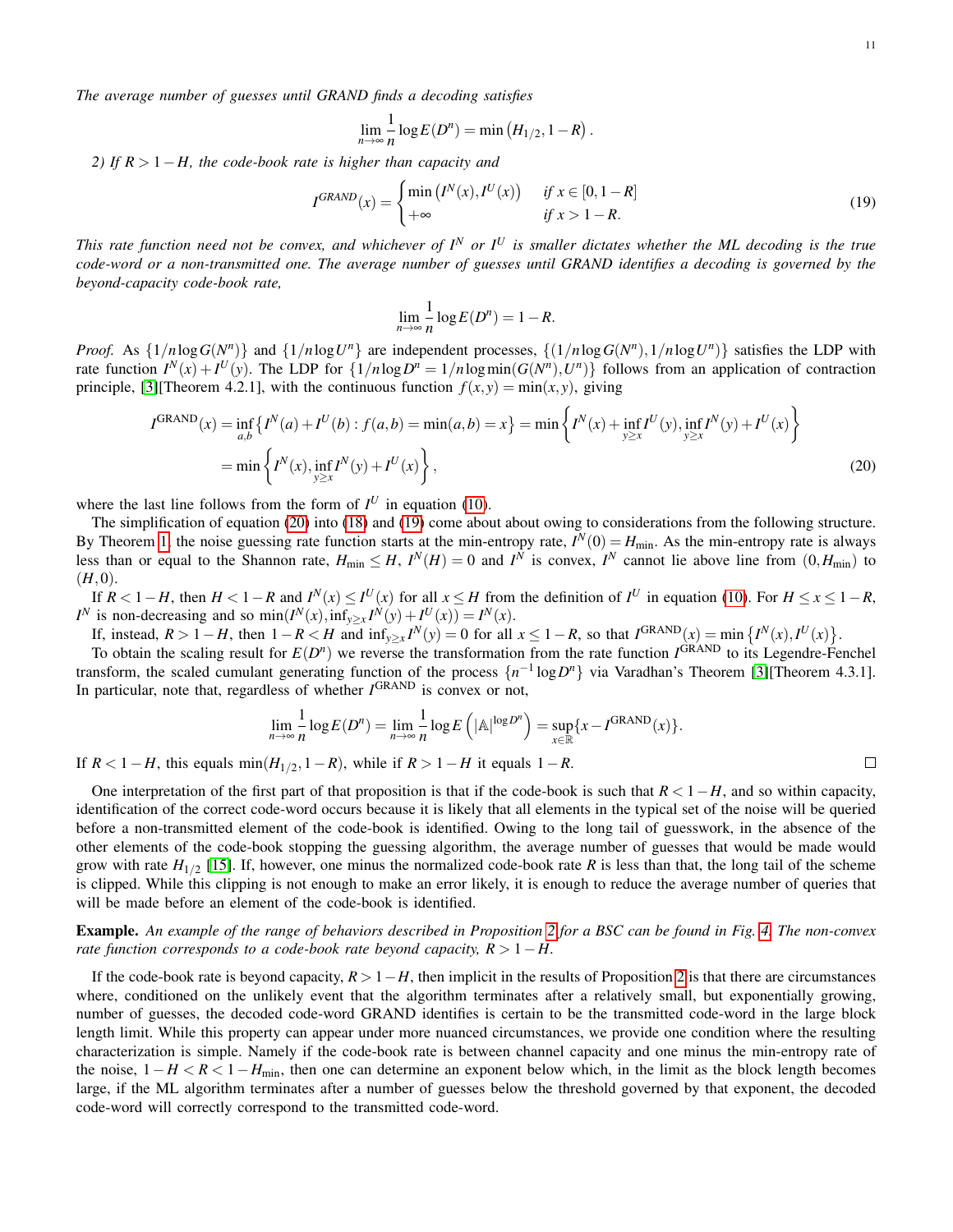<span id="page-11-1"></span>**Theorem 3.** Under Assumptions [1](#page-3-1) and [2,](#page-5-1) if  $0 < y < 1 - R$  is such that  $I^N(y) < I^U(y)$ , then the probability of a correct decoding *given fewer than* |A| *ny queries are made before the algorithm terminates converges to* 1*,*

$$
\lim_{n\to\infty} P\left(G(N^n) < U^n \middle| \frac{1}{n} \log D^n \le y\right) = 1.
$$

*Such a y necessarily exists if the code-book rate is less than one minus the min-entropy rate of the noise,*  $R < 1 - H_{\text{min}}$ *.* 

*Proof.* To see that such a *y* exists if  $R < 1 - H_{min}$ , observe that as  $R < 1 - H_{min}$  we have that the noise guessing rate function starts strictly below the non-transmitted guessing rate function,  $I^N(0) = H_{\text{min}} < 1 - R = I^U(0)$ . As both  $I^N$  and  $I^U$  are continuous, the existence of such a *y* is guaranteed.

Defining the continuous function  $f: [0,1]^2 \to [0,1]^3$  by  $f(x,y) = (x, y, min(x,y))$  by the contraction principle,

$$
\left\{ \left( \frac{1}{n} \log G(N^n), \frac{1}{n} \log U^n, \frac{1}{n} \log D^n \right) \right\}
$$

satisfies the LDP with rate function

$$
I^{N,U,D}(x,y,z) = \begin{cases} I^N(x) + I^U(y) & \text{if } z = \min(x,y) \\ +\infty & \text{otherwise} \end{cases}
$$

We apply the [\[68\]](#page-20-14)[Theorem 3.1] to establish the concentration of measure conditioned on the rare event that the algorithm terminates within  $|A|^{ny}$  guesses. By that theorem we have that for any open neighborhood *B* of  $(\min(y, H), 1 - R, \min(y, H))$ ,

$$
\lim_{n \to \infty} P\left(\left(\frac{\log G(N^n)}{n}, \frac{\log U^n}{n}, \frac{\log D^n}{n}\right) \in B \, \middle| \, \frac{\log D^n}{n} \le y\right) = 1,
$$

from which the result follows.

If the code-book rate is less than capacity, Theorem [3](#page-11-1) recovers what we already knew from Proposition [1:](#page-7-0) that we have concentration of measure onto correct decodings. Even if the code-book rate is beyond capacity, however, it establishes that, conditioned on the algorithm terminating early, there are circumstances where we shall have concentration onto correct decodings. Examples to this effect are presented in the right hand panel of Fig. [4,](#page-9-2) where the supremum over all *y* satisfying the condition of Theorem [3,](#page-11-1) y<sup>\*</sup>, which we call the super-critical guessing threshold, is marked. For code-book rates that are greater than capacity, i.e. the left two lines,  $y^* < H$  and the ML decoding is only likely to be correct if the GRAND algorithm terminates in a number of queries in the guesswork order that is below approximately |A| *ny*<sup>∗</sup> .

# <span id="page-11-0"></span>*B. Approximate ML decoding with GRANDAB*

While Proposition [2](#page-9-0) identifies the computational complexity of GRAND and so is directly related to the decoding algorithm, Proposition [1](#page-7-0) provides a version of the Channel Coding Theorem for ML decoding in general. That is, it relates to the likelihood that an ML decoding is in error, irrespective of the algorithm used to identify the ML decoding. Its proof via noise guessing, however, suggests an approximate ML decoding scheme, GRANDAB, with constrained complexity.

If the code-book rate is within capacity,  $R < 1 - H$ , the likelihood of erroneous decoding is strictly decaying in *n*. Essentially this occurs as the likelihood of identifying a transmitted noise sequence is dominated by queries to up to, and including, the Shannon Typical Set, a fact made clear by  $I^N(H) = 0$ . The expected guessing location to the first non-transmitted element encountered is governed by one minus the code-book rate,  $I^U(1-R) = 0$ . Thus when  $R < 1-H$ ,  $H < 1-R$  and guessing the true input dominates over identifying a non-transmitted code-word.

That guessing the noise has a long tail beyond *H* is a consequence of large growth in the number of sequences to be queried when compared to the rate of acquisition of probability on querying them, leading to the undesirable  $H_{1/2}$  growth rate for unconstrained noise guessing. For dense code-books, this guessing tail is clipped with an error at  $1 - R$ , but - despite that error - capacity is achieved so long as the code is within capacity *R* < 1−*H*. Further contemplation of this fact suggests the following algorithm: perform the GRAND, but abandon guessing after  $|\mathbb{A}|^{n(H+\delta)}$  queries, for some  $\delta > 0$ , declaring an error. This algorithm does not implement ML decoding, but it is still capacity achieving.

<span id="page-11-2"></span>Proposition 3 (GRANDAB Coding Theorem and Guessing Complexity). *Under the assumptions of Theorems [1](#page-4-0) and [2.](#page-5-0) If the code-book rate is less than the capacity, R* < 1−*H, then the GRANDAB error rate is*

$$
\lim_{n\to\infty}\frac{1}{n}\log P\left(\left\{U^n\leq G(N^n)\right\}\cup\left\{\frac{1}{n}\log G(N^n)\geq H+\delta\right\}\right)=-\min\left\{\inf_{a\in[H,1-R]}\left\{I^U(a)+I^N(a)\right\},I^N(H+\delta)\right\}<0,
$$

*so that probability that the ML decoding is not the transmitted code-word decays exponentially in the block length n. If, in addition, x*<sup>∗</sup> *defined in equation* [\(12\)](#page-7-4) *exists then this simplifies to what we call the GRANDAB error rate*

<span id="page-11-3"></span>
$$
\varepsilon^{AB}(R) = \min\left(\varepsilon(R), I^N(H+\delta)\right) \tag{21}
$$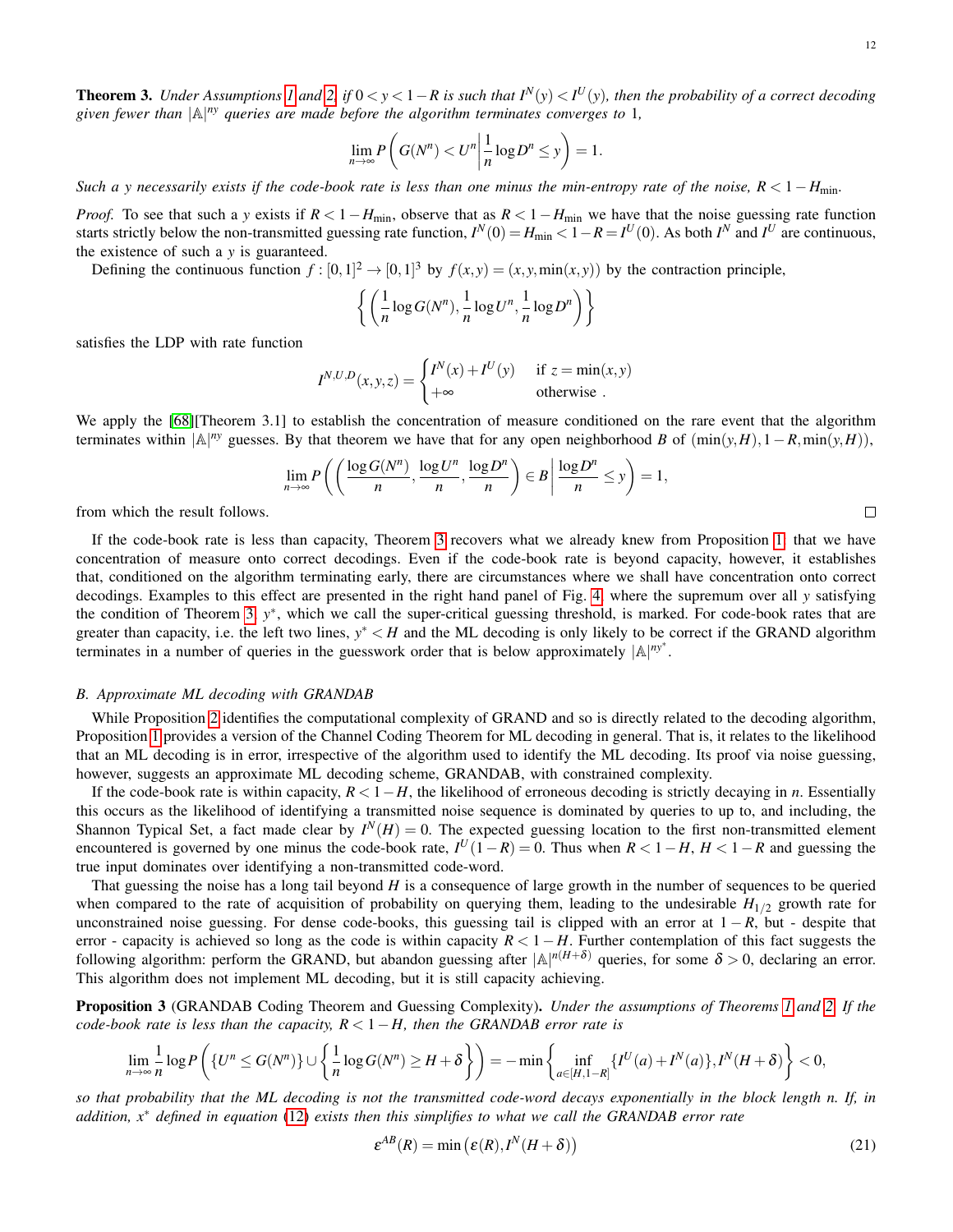$$
\lim_{n\to\infty}\frac{1}{n}\log E(D_{AB}^n)=\min\left(H_{1/2},1-R,H+\delta\right).
$$

*For rates above capacity, R* > 1−*H, the success probability is identical to that for ML decoding, given in equation* [\(14\)](#page-7-2)*. Proof.* By the principle of the largest term, [\[3\]](#page-19-1)[Lemma 1.2.15] or [\[69\]](#page-20-15),

$$
\limsup_{n \to \infty} \frac{1}{n} \log P\left(\{U^n \le G(N^n)\} \cup \left\{\frac{1}{n} \log G(N^n) \ge H + \delta\right\}\right)
$$
  
= max  $\left(\limsup_{n \to \infty} \frac{1}{n} \log P(U^n \le G(N^n))\right)$ ,  $\limsup_{n \to \infty} \frac{1}{n} \log P\left(\frac{1}{n} \log G(N^n) \ge H + \delta\right)\right)$ ,

with a similar equation holding for liminf. The behavior of the first term is identified in Proposition [1.](#page-7-0) The behavior of the second term is established directly from the LDP in Theorem [1](#page-4-0) on noting that

$$
\inf_{x \ge H + \delta} I^N(x) = I^N(H + \delta),
$$

as  $I^N$  is strictly increasing beyond *H*. Coupled with the continuity of  $I^N$ , we obtain equation [\(21\)](#page-11-3). The expected number of guesses until the algorithm completes is determined in an identical manner to that in Proposition [2.](#page-9-0)  $\Box$ 

The interpretation of this result is straight-forward: GRANDAB results in an error if either the ML decoding is erroneous, as governed by Proposition [1,](#page-7-0) or if the algorithm abandons guessing before an element of the code-book is identified. Whichever of these two events is more likely dominates the error rate. So long as the algorithm does not abandon until after querying all elements in the typical set of the noise, it is capacity achieving.

The earlier Theorem [3](#page-11-1) also suggests an abandonment rule when code-books are at rate beyond capacity. One could curtail querying and declare an error after approximately |A|<sup>ny\*</sup> guesses, where *y*<sup>∗</sup> is maximum over all *y* satisfying the conditions of Theorem [3.](#page-11-1) Before that point, it is likely that the decoding is correct, while afterwards it is likely to be incorrect.

# IV. EXAMPLES

<span id="page-12-0"></span>As all of the results in this paper hold for channels with memory, to illustrate the complexity, error and success probabilities of GRAND and GRANDAB decoding we treat binary  $A = \{0, 1\}$  noise sequences  $\{N^n\}$  whose elements are chosen via a Markov chain with transition matrix

$$
\left(\begin{array}{cc} 1-a & a \\ b & 1-b \end{array}\right),
$$

and assume that  $a, b > 0$ . The initial distribution of the Markov chain can go unspecified as it plays no role in the asymptotic results. This model includes the BSC by setting  $p = a = 1 - b$ , but, in general, the second eigenvalue is  $1 - a - b$ , which characterizes the burstiness, memory or mixing of the Markov chain.

The Rényi entropy rate of this noise source can be evaluated [\[16\]](#page-19-14) for  $\alpha \neq 1$  to be

$$
H_{\alpha} = \frac{1}{1-\alpha} \log \left( (1-a)^{\alpha} + (1-b)^{\alpha} + \sqrt{((1-a)^{\alpha} - (1-b)^{\alpha})^2 + 4(ab)^{\alpha}} \right) - \frac{1}{1-\alpha}.
$$

While with  $h(a) = -a \log(a) - (1-a) \log(1-a)$  being the binary Shannon entropy,  $H_1 = H = h(a)b/(a+b) + h(b)a/(a+b)$ is the Shannon entropy rate of the Markovian source. Thus using equation [\(6\)](#page-3-2) we have an explicit expression for the resulting scaled cumulant generating function,  $\Lambda^N$ , of the logarithm of the noise. While the rate function  $I^N$  defined in equation [\(8\)](#page-4-2) cannot be calculated in closed form, it is readily evaluated numerically, only requiring the solution of a one-dimensional concave optimization.

While prefactors are not captured in that asymptotic analysis in Propositions [1,](#page-7-0) [2](#page-9-0) and [3,](#page-11-2) they allow the following approximations. For GRAND and GRANDAB decoding, our measure of complexity is the average number of guesses per bit:

$$
GRAND ave. no. guesses / bit ≈ \frac{2^{n\min(1-R,H_{1/2})}}{n}
$$
  
GRANDAB ave. no. guesses / bit ≈  $\frac{2^{n\min(1-R,H_{1/2},I^N(H+\delta))}}{n}$ .

For comparison, we define the complexity of the straight computation of the ML decoding in [\(4\)](#page-0-3) to be the number of conditional probabilities that must be computed per bit before rank ordering and determining the most likely code-book element:

No. conditional prob. computations / bit = 
$$
\frac{2^{nR}}{n}
$$
.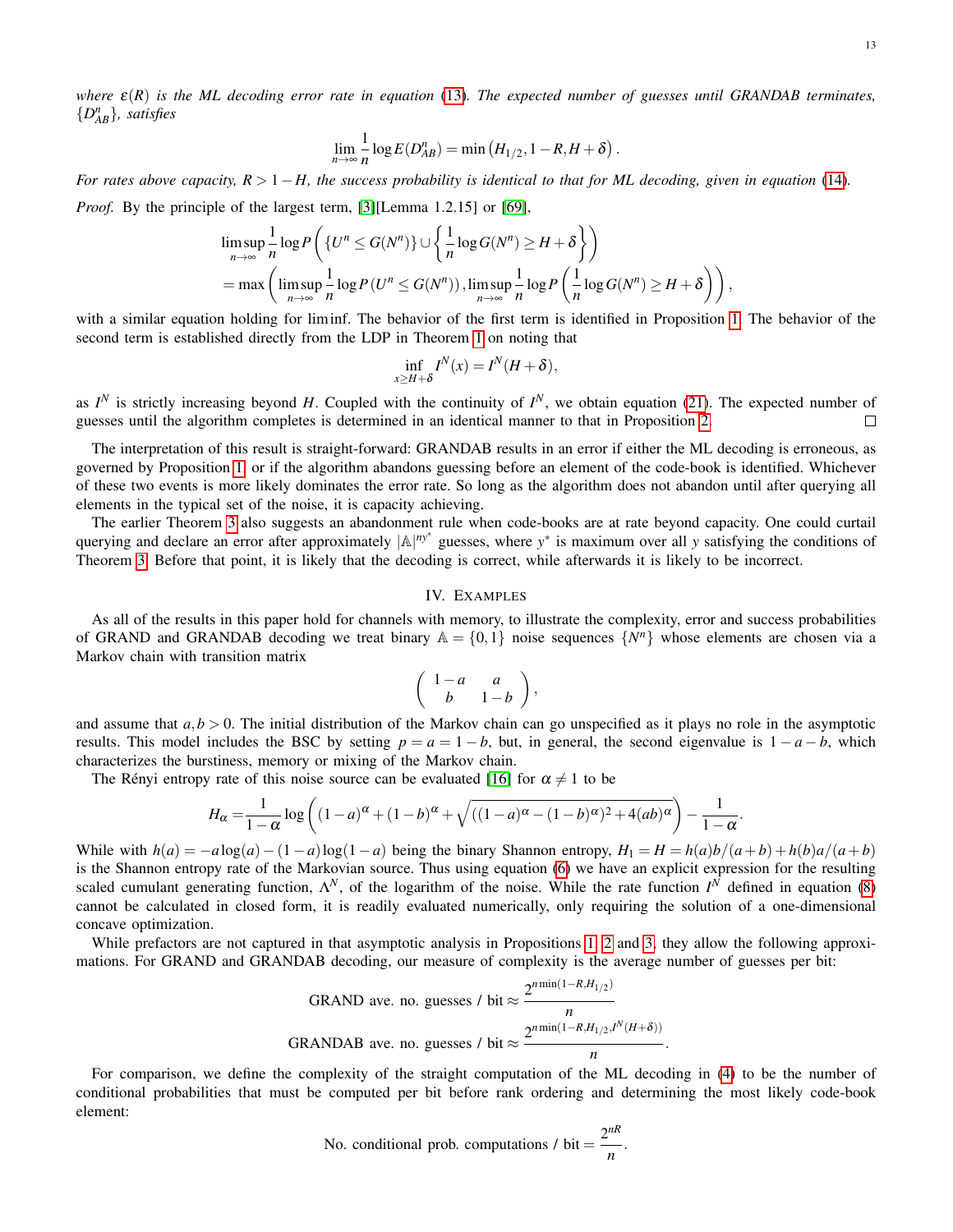14

Thus we are equating the work performed in one noise guess with one computation of a conditional probability. As this direct scheme results in the ML decoding as by noise guessing, it shares the same error and success probabilities as GRANDAB.

For error and success probabilities we employ:

GRAPHS

\nGRAPHS

\nGRAPHS

\nGRAPHS

\nGRAPHS

\nGRAPHS

\nGRAPHS

\nGRAPHS

\nGRAPHS

\nGRAPHS

\nGRAPHS

\nCHAPTER 1-H

\nGRAPHS

\nCHAPTER 2-n\varepsilon(R)

\nFor 
$$
R < 1 - H
$$
,

\nGRAPHS

\nCHAPTER 3-1-1

\nCHAPTER 4

\nFor  $R > 1 - H$ ,

\nCHAPTER 5

\nFor  $R > 1 - H$ ,

\nCHAPTER 6

\nFor  $R > 1 - H$ ,

\nOutput

\nOutput

\nDescription:

where  $\varepsilon$ ,  $\varepsilon^{AB}$ , and *s* are given in equations [\(13\)](#page-7-1), [\(21\)](#page-11-3) and [\(14\)](#page-7-2).

We use the following rule to select the parameter  $\delta$  that determines how far beyond the Shannon typical set queries are made before abandonment in GRANDAB. With the stationary probability of noise per bit begin *p*, for a given block-length *n* we identify  $\delta$  such that the probability of abandonment is no more than  $p_{ab$ <sub>abandon</sub> times the expected uncoded block error probability; i.e we solve the following equation numerically for  $\delta(n)$ :

$$
2^{-nI^N(H+\delta(n))} = p_{\text{abandon}} \min(pn, 1).
$$

Selecting this  $\delta$  sets a floor for the block-error probability generated by abandoned guessing that is a fraction of the uncoded block-error probability.

We set  $p_{\text{abandon}} = 10^{-3}$  if the average bit error rate in the channel is  $10^{-4}$  and  $p_{\text{abandon}} = 10^{-2}$  if it is  $10^{-2}$  indicating we are willing to tolerate block-error probabilities that are of order at least 100 or 1000 times less likely than an uncoded block error.

For complexity, as the number of computations per bit per second is normally several orders of magnitude greater than the number of bits received over the channel per second, we will consider a complexity feasible if it is in the range of  $10^3 - 10^4$ guesses per bit. For both GRAND and GRANDAB, this is likely to be a conservative constraint as the guessing is readily parallelizable.

## *A. Binary Symmetric Channel (BSC)*

For the BSC with bit error probability  $p = 10^{-4}$ , a GRANDAB decoding abandonment probability of  $p_{\text{abandon}} = 10^{-3}$ , and a range of block lengths, *n*, the approximate complexity and error performance of GRAND and GRANDAB is shown in Fig. [5.](#page-14-1)

The top left panel shows the complexity (average number of guesses per received bit) for GRAND (solid lines) and by brute force (dashed lines) for a range of block lengths, *n*, with the vertical dashed line indicating capacity, 1−*H*. The computational complexity of the brute force approach, computing conditional probabilities for all elements of the code-book rapidly grows with rate. The complexity of guessing the noise only decreases as rates increase, with the circles indicating the threshold above which the complexity of guessing within the code-book is less than that of brute force determination. The diamond marks the code-book rate after which the block error probability for GRAND is  $p_{block} = 10^{-3}$  and so sets an upper-threshold on the code-book rate. The top right panel shows the equivalent complexity plot for GRANDAB decoding. The effect of abandonment is to reduce the maximum complexity for the longest block-length, with no impact on smaller block-lengths in this instance.

The bottom left panel shows the approximate block-error and block-success probabilities below and above capacity, respectively, for GRANDAB as a function of code-book rate. The ML curves would be identical at higher rates, but would drop further at lower code-rates as the abandonment of guessing of GRANDAB is what places a floor on the block-error rate.

For both GRAND and GRANDAB, the final panel, bottom right, shows the maximum complexity for a given block length, *n*, versus the % of capacity achievable with a code-book rate that provides a block error probability below  $p_{block} = 10^{-3}$ . With the rule of thumb that  $10^3 - 10^4$  guesses per bit is acceptable, then choosing  $n = 700$  could realize up to 96.5% of capacity. Note that this occurs for a block length that is substantially smaller than the reciprocal of the bit error rate,  $1/p = 10,000$ .

The inflection in complexity for the top two panels occurs at the cut-off rate. This illustrates an intriguing property of GRAND and GRANDAB. While for sequential decoding of tree codes, decoding complexity increases steeply when the rate exceeds the cut-off rate, for decoding by guessing noise, complexity decreases past the cut-off rate.

Analogous information is displayed for the BSC with bit error probability  $p = 10^{-2}$  in Fig. [6,](#page-15-0) but with  $p_{\text{abandon}} = 10^{-2}$ . Again, the computational complexity of the brute force approach makes it infeasible even for modest rates. For these higher bit error probabilities, the effect of GRANDAB's truncation is felt at smaller block sizes. This might be expected, given the Shannon entropy of the noise has increased. As the likelihood of noise is increased, block-lengths must be reduced to keep guesswork down to the  $10^3-10^4$  guesses per-bit range. For  $p = 10^{-2}$ , complexity considerations reduce *n* to 75, for which rates providing up to 72.4% of capacity are achievable with a block error probability no more than  $p_{block} = 10^{-2}$ .

# *B. Bursty Markovian noise*

A core feature of the proposed schemes is that they can be applied in channels with correlated noise without the need for interleaving and other methods that alleviate the impact of memory. The equivalent of Fig. [5](#page-14-1) is presented in Fig. [7](#page-15-1) where the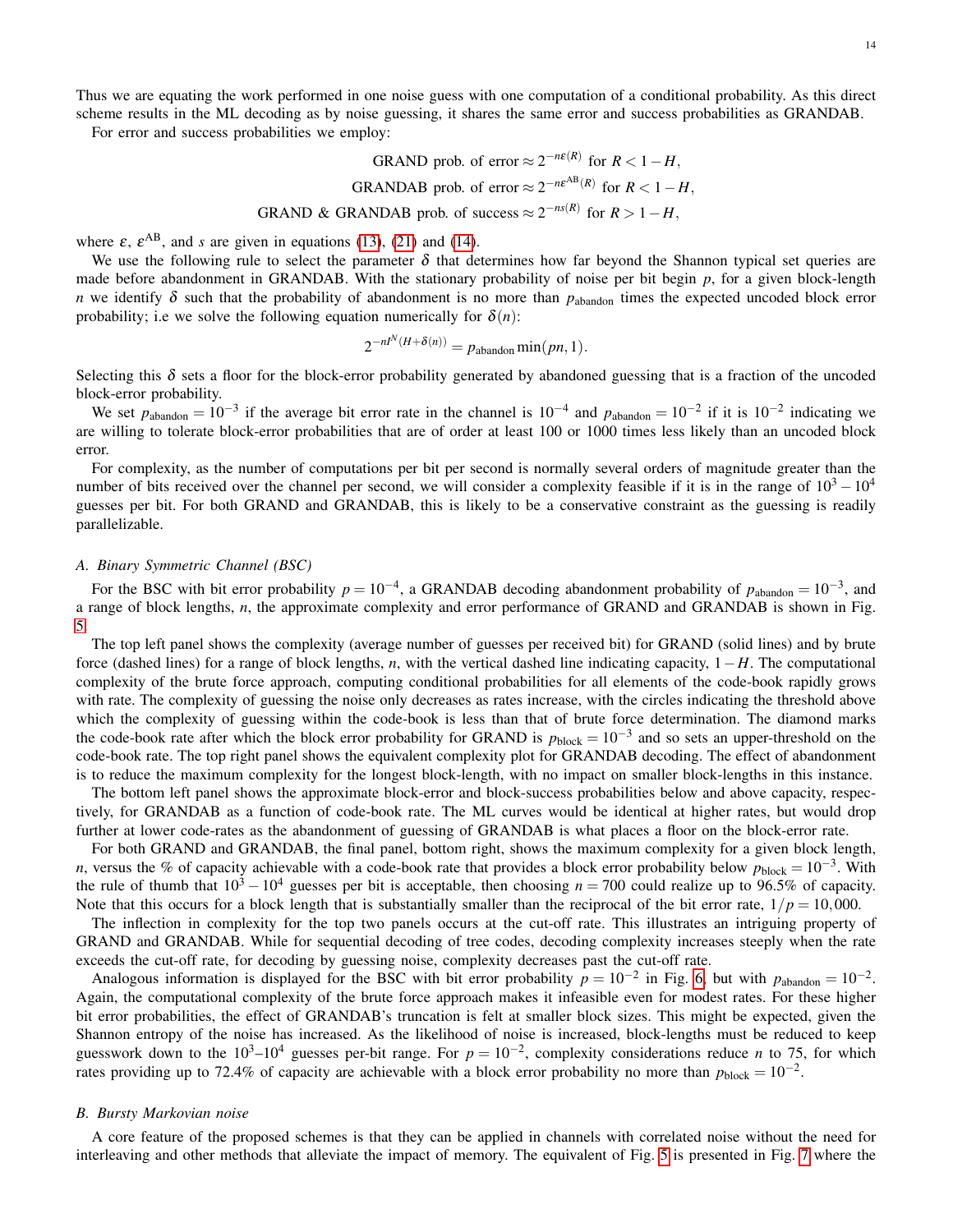

<span id="page-14-1"></span>Fig. 5. BSC GRAND and GRANDAB decoding. Bit flip probability  $p = 10^{-4}$ , code-book rate *R* and block length *n*. Dashed vertical lines in three of the panels indicate channel capacity. Top left panel: complexity of ML decoding by noise guessing (solid lines) or by brute force (dashed lines) as a function of code-book rate. Circles indicate the rate beyond which computing within the code-book has higher complexity than noise guessing. Diamonds indicate the rate below which block error probability is less than  $10^{-3}$ . Top right panel: complexity of GRANDAB as a function of code-book rate, where the free parameter  $\delta$  in GRANDAB is selected as described in Section [IV.](#page-12-0) The inflection in complexity in these top two panels occurs at the cut-off rate. Bottom left panel: with a zoomed in x-scale, to the left of capacity the curves show approximate error probability of GRANDAB for a range of *n*. To the right of capacity the curves show approximate success probability of both GRAND and GRANDAB. Bottom right panel: for each block length and both GRAND and GRANDAB, the maximum achievable rate, as a percentage of capacity, while keeping the block error probability below  $10^{-3}$  is plotted against the highest complexity of the code, which occurs for low-rate code-books.

long run average probability of bit-error is set to be the same,  $p = 10^{-4}$ , in both, but here  $a = 10^{-4}/5$  and  $b = 1/5$ . These have been selected to give a highly bursty source where the likelihood of a bit flip is small, but the likelihood of an additional bit flip given one has occurred is 3 orders of magnitude higher. The block-lengths displayed for the Markovian channels are the same as for the corresponding BSC example and again  $p_{\text{abandon}} = 10^{-3}$ , to enable ready comparison.

For this parameterization, the complexity of GRAND is much higher for this Markovian noise than the BSC equivalent. Consequently, GRANDAB plays a more significant role in reducing that complexity for large block lengths by abandonment. Based on the criteria set for the BSC, for reasons of complexity  $n = 500$  would be selected. While this is shorter than the block length for the equivalent BSC, it is still the case that 95.4% of capacity is achievable with a block error rate of less than  $p_{\text{block}} = 10^{-3}$ .

Fig. [8](#page-16-0) can be compared with the BSC in Fig[.6,](#page-15-0) having  $p = 10^{-2}$  obtained by  $a = 10^{-2}/5$  and  $b = a(1-p)/p \approx 0.198$ . For this noisy channel, again GRANDAB provides a reduction in algorithmic complexity at a cost of introducing an error floor. If the receiver wishes to limit complexity, they would select  $n = 75$ . With a threshold of a block-error rate set at 10<sup>-2</sup>, 71.2% of capacity is available.

Note that in all examples presented here the best block lengths are no larger than the reciprocal of the corresponding bit error rate,  $1/p$ . This behavior may be unexpected if we consider error exponents for Markov channels based on interleaving of the order of the mixing time of the Markov noise model [\[70\]](#page-20-16), yet it is a desirable feature of the scheme, which we have consistently observed.

## <span id="page-14-0"></span>*C. Finer approximations for the BSC*

For uniform-at-random code-books, Proposition [1](#page-7-0) provides error exponents for general noise processes. In the case of the memoryless channel, however, a more exact computation of the block error probability is possible. This is achieved by availing of the precision of the finer approximation to the distribution of the number of guesses until a non-transmitted code-word is identified,  $U<sup>n</sup>$ , given in equation [\(9\)](#page-5-2).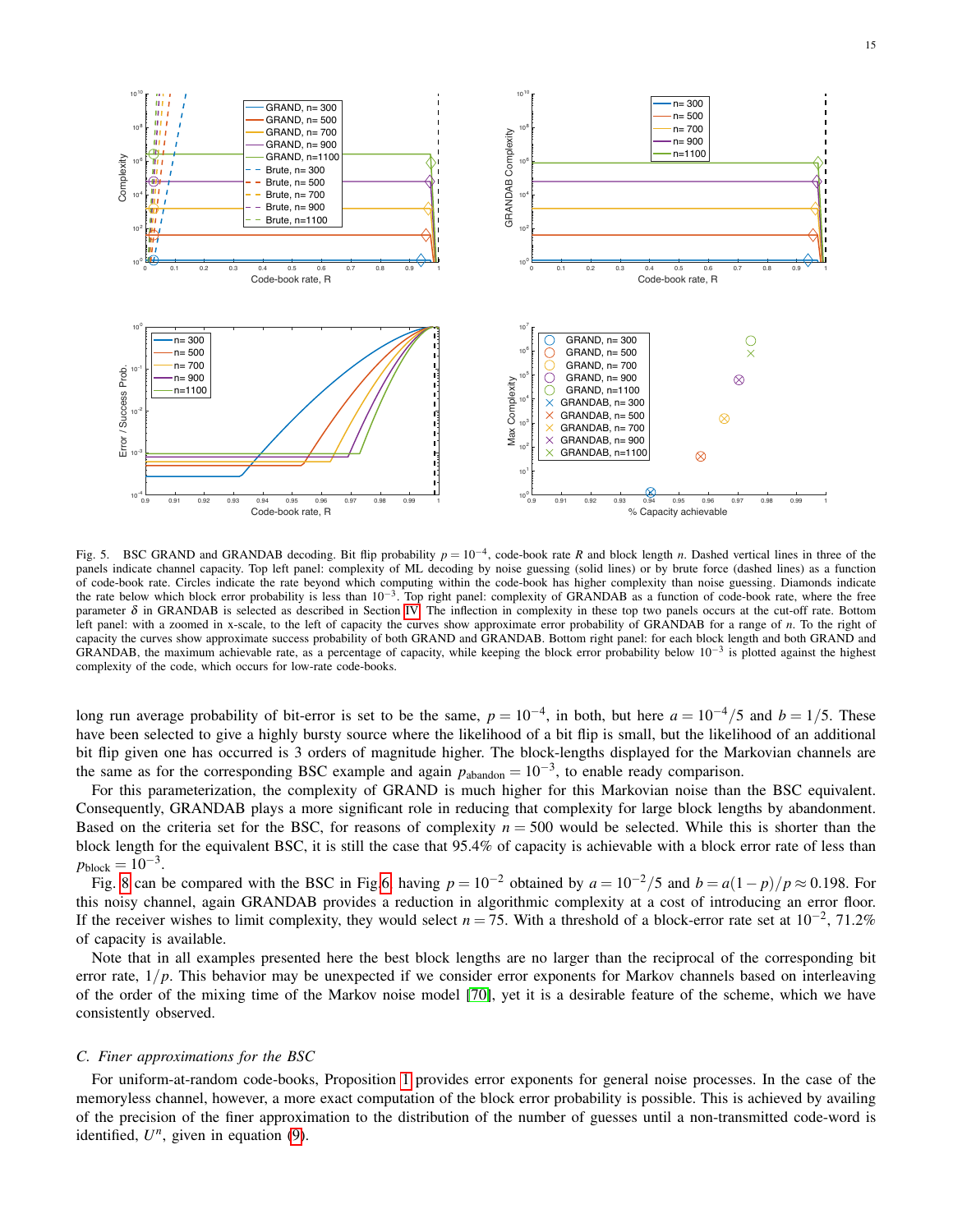

<span id="page-15-0"></span>Fig. 6. BSC GRAND and GRANDAB. Same display as for Fig. [5,](#page-14-1) but with bit flip probability  $p = 10^{-2}$  and a block-error probability floor of  $10^{-2}$ .



<span id="page-15-1"></span>Fig. 7. GRAND and GRANDAB decoding with binary Markovian noise. Average bit flip probability  $p = 10^{-4}$ , making it comparable to the BSC plots in Fig. [5,](#page-14-1) but for a Markovian channel with  $a = p/5 = 2 \times 10^{-5}$  and  $b = (1-p)/pa \approx 0.2$ , so making an extremely bursty noise channel. Four displayed panels are analogous to those described in the caption of Fig. [5.](#page-14-1)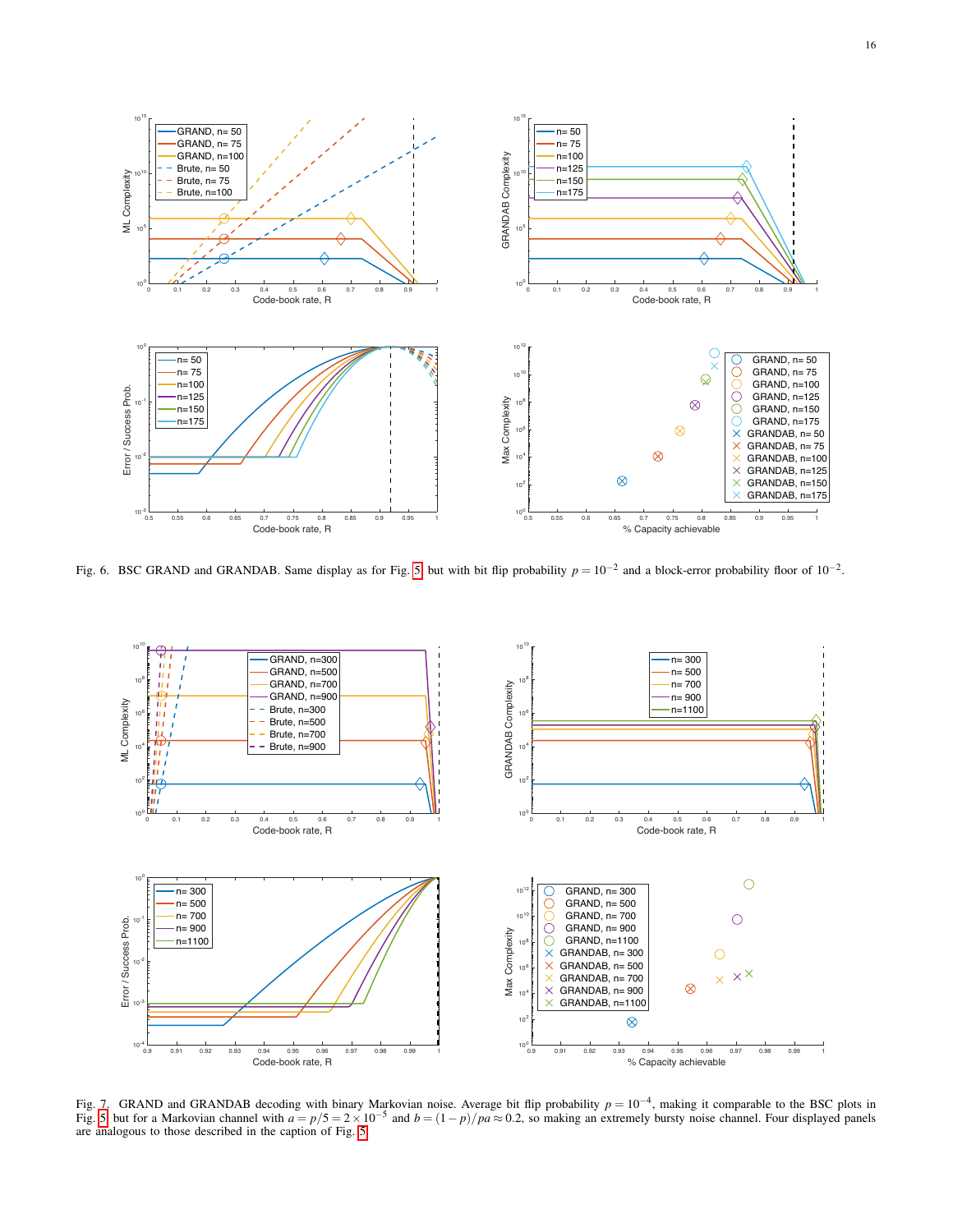

<span id="page-16-0"></span>Fig. 8. GRAND and GRANDAB with Markovian noise. Same display as for Fig[.7,](#page-15-1) but with average bit flip probability  $p = 10^{-2}$ .

The error probability is one minus the success probability,

$$
P(U^{n} \le G(N^{n})) = 1 - P(G(N^{n}) < U^{n}),
$$

and we shall provide a more exact computation of the latter. Restricting to a BSC, there are *n* choose 0 noise strings with no errors, *n* choose 1 strings with one error, and so forth. Thus we define *l*−<sup>1</sup> = 0 and

$$
l_k = \binom{n}{0} + \binom{n}{1} + \dots + \binom{n}{k}
$$

for each  $k \in \{0, \ldots, n\}$ . Consequently in guesswork order we have

$$
P(G(N^n) = m) = p^k (1 - p)^{n - k}
$$

for every *m* ∈ { $l_{k-1}$  + 1, ..., $l_k$ }. Thus

$$
P(G(N^{n}) < U^{n}) = \sum_{k=0}^{n} p^{k} (1-p)^{n-k} \sum_{m=l_{k-1}+1}^{l_k} P(U^{n} > m).
$$

Approximating the distribution of  $U^n$  by

$$
P(U^n > m) \approx \exp(-m2^{-n(1-R)}),
$$

as suggested by equation [\(9\)](#page-5-2), and computing the resulting geometric sum gives

$$
P(G(N^n) < U^n) \approx \sum_{k=0}^n p^k (1-p)^{n-k} \left( \frac{e^{-(l_{k-1}+1)2^{-n(1-R)}} - e^{-(l_k+1)2^{-n(1-R)}}}{1 - e^{2^{-n(1-R)}}} \right). \tag{22}
$$

Thus for a BSC we can compute a finer approximation to the block error probability,  $p_{block}$ , by a sum of only  $n+1$  terms.

Fig. [9](#page-17-1) reconsiders the scenario treated via the large deviations analysis in Fig. [6,](#page-15-0) but with this finer approximation for the block error probability. The *n* and *R* used correspond to those deduced from the asymptotic analysis as maximizing rate subject to constraints on block error probability while maintaining a certain degree of complexity. The true block error probability is  $3 \times 10^{-3}$ , when the target in the asymptotic regime was  $10^{-2}$  indicating good accuracy.

In all cases we have examined beyond those shown here, the asymptotic results compare well with the more precise computations which, if anything, suggest that higher rates can be obtained while still meeting block error targets.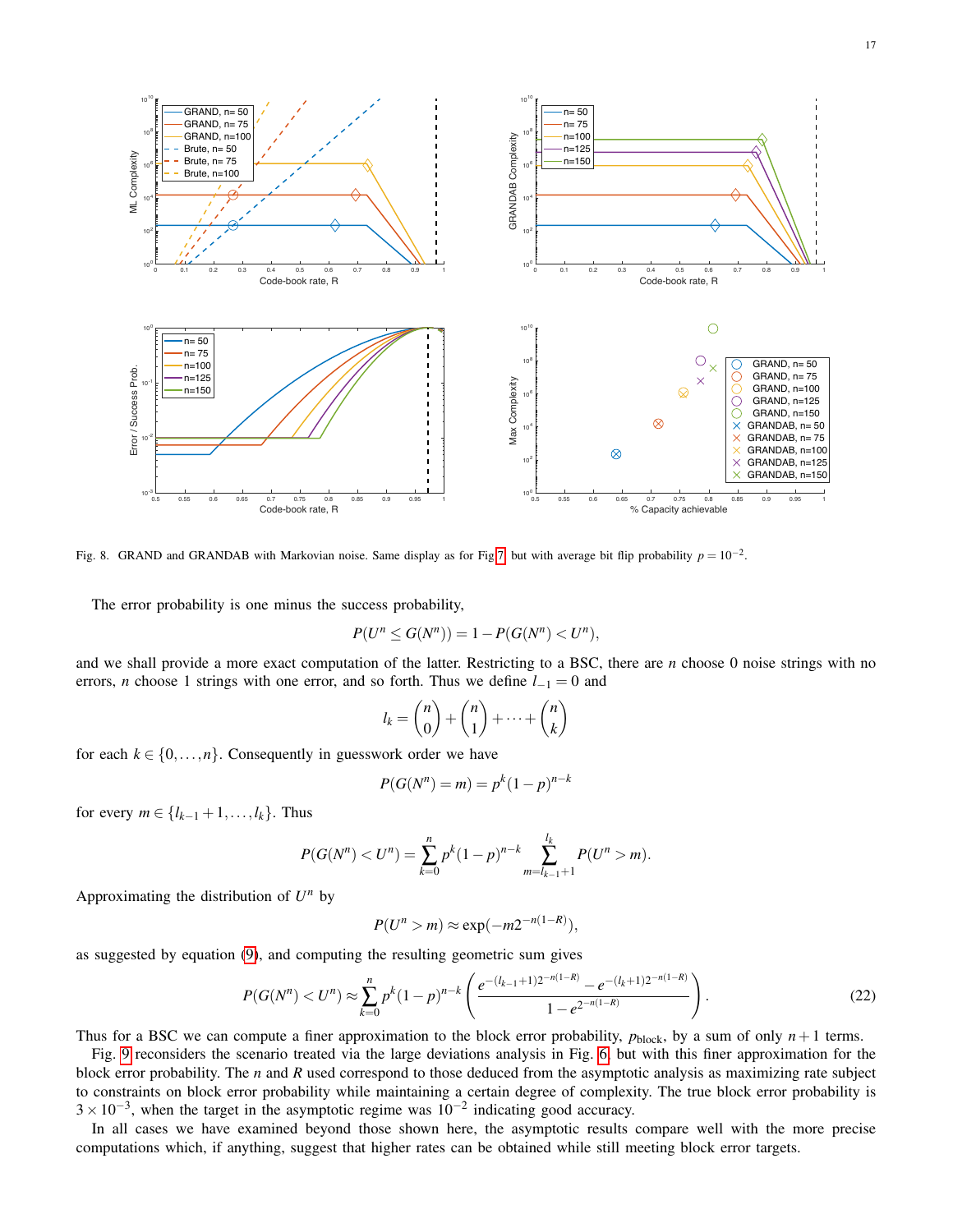

<span id="page-17-1"></span>Fig. 9. Example:  $A = \{0,1\}$ , BSC channel, bit flip probability  $p = 10^{-2}$ , block length  $n = 75$ , capacity  $1 - H = 0.919$  and a code-book rate of  $R = 0.72$ . Upper panel: The x-axis is the total number of queries per-bit on a log-scale. The y-axis is the number of queries per-bit that are made to sequences of increasing Hamming distance, also on a log-scale. Each rectangle demarcates a distinct Hamming distance. The color coding indicates the probability that is accumulated by guessing through a layer of given Hamming distance and runs from blue, 0, to red, 1. The white layer is where 2*nH* guesses have been made, at the core of the Shannon Typical Set. Accumulation of probability around the white layer is asymmetric. Prior to it, probability is quickly obtained, but the decreasing probability per sequence coupled with the increasing number of sequences with the same probability results in  $2^{nH_1/2}$ , asymptotically the average guesswork, being in the black layer. The cyan layer indicates the guessing layer by the end of which there is a 99% chance of identifying true noise. Abandoning guessing here if no code-word had been identified would result in 205 fewer guesses per bit than would, on average, be necessary to identify the true noise sequence. With a code-book rate of 0.72, using the approximation in [\(9\)](#page-5-2), the magenta layer is where a non-transmitted code-word would, on average, be identified. Lower Panel: Cumulative probability of guesswork with the same colour coding as the upper panel, but with a truncated y-axis to show more detail. The dashed vertical cyan line is located at the average number of guesses per-bit per GRANDAB decoding,  $E(D_{AB})/n \approx 16$ . The magenta line is the cumulative distribution of the number of guesses per bit until a non-transmitted code-word is identified, using the approximation to  $U^n$  found in equation [\(9\)](#page-5-2). Note that, with a log x-scale, it is tightly centered around its mean, resulting in a block error probability of  $p_{block} = 3.15 \times 10^{-3}$ .

## V. DISCUSSION AND CONCLUSIONS

<span id="page-17-0"></span>We have introduced and analyzed two decoding algorithms based on guessing that are suitable for a broad class of noise processes. Subtracted noise from a received signal in order from most likely to least likely, the first instance that is in the codebook corresponds to the ML decoding. Both GRAND, which identifies an ML decoding by noise guessing, and GRANDAB, an approximate ML decoding by noise guessing algorithm in which the receiver quits its attempts to identify an element of the code-book after a given number of unsuccessful queries that is determined by the Shannon entropy of the noise, are capacity achieving when used with uniform-at-random code-books. To establish capacity results, we have assumed that the source is uniform. If, at the cost of capacity, the source is not uniform, the decoding algorithm remains unchanged. Depending on channel conditions, GRANDAB has the potential benefit over ML decoding of decreased complexity, even for DMCs. Analytically leveraging this noise-focused view, we provide explicit error and success exponents for code-book rates that are within and beyond capacity, respectively, providing a version of the Channel Coding Theorem.

While DMCs form the classic model in information theory, real communication channels are not memoryless, e.g. [\[71\]](#page-20-17), and commonly are made artificially so by interleaving for many existing decoding schemes to function well, leading to additional delays in encoding and decoding. In contrast, all of the results presented in the present paper for GRAND and GRANDAB hold directly for noise processes with more involved structures, and no interleaving is required for their use. To illustrate that we have presented analytic examples based on bursty Markovian noise.

The noise guessing approach underlying GRAND and GRANDAB has other desirable features. For example, both schemes are universally applicable in the sense that their execution only depends on the structure of the noise rather than how the code-book was constructed. Moreover, guesswork orders are known to be robust to mismatch [\[63\]](#page-20-9).

For both GRAND and GRANDAB, we provide asymptotic results on the number of queries that the receiver must make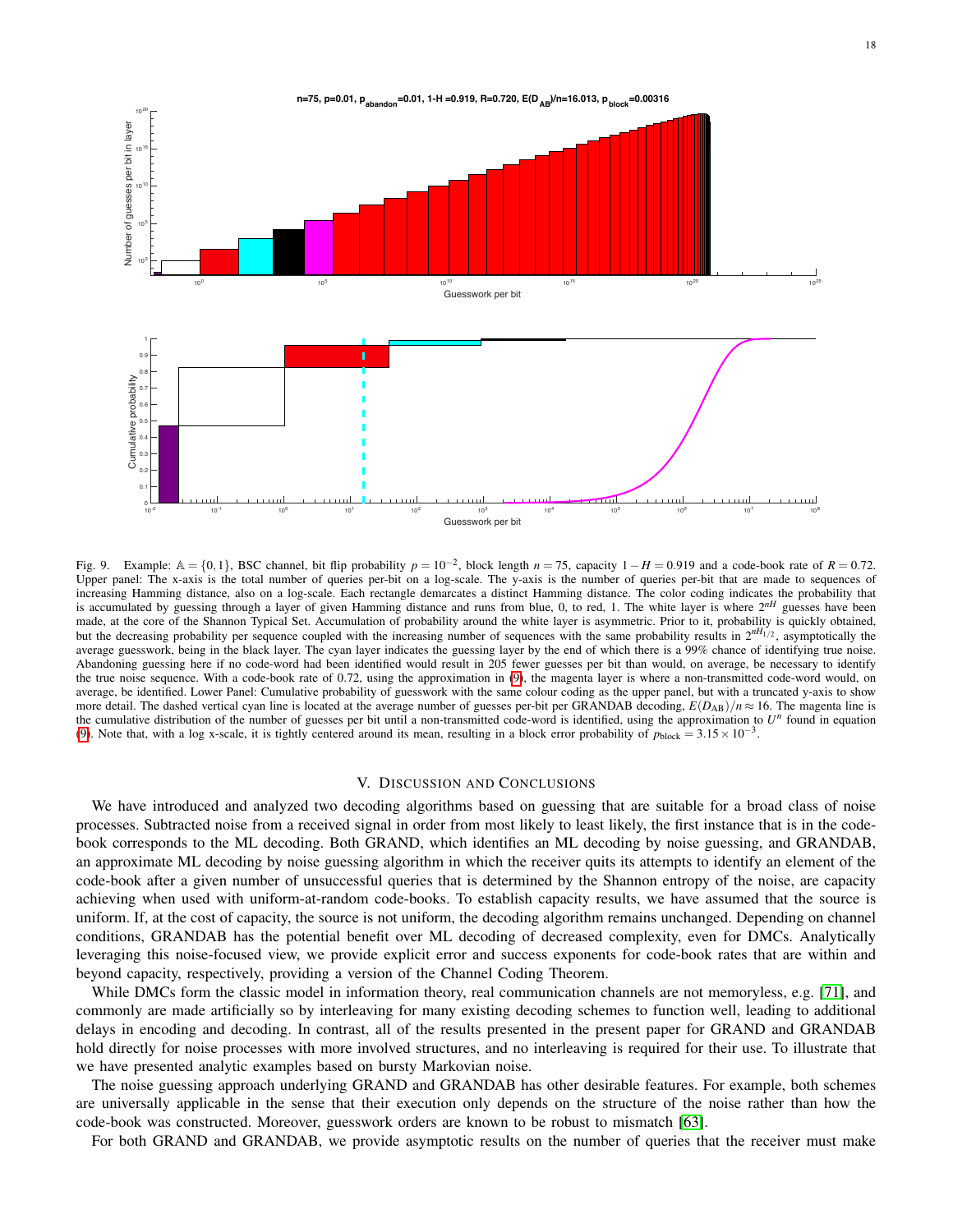

Fig. 10. Example:  $A = \{0, 1\}$ , BSC channel, bit flip probability  $p = 10^{-4}$ , block length  $n = 700$ , capacity  $1 - H = 0.999$  and a code-book rate of  $R = 0.965$ . Upper panel: Same layout as in Fig. [9.](#page-17-1) Abandoning guessing after 99.9% probability is accumulated if no code-word had been identified would result in 115 fewer guesses per bit than would, on average, be necessary to identify the true noise sequence. Lower Panel: As in Fig. [9.](#page-17-1) Average number of guesses per-bit per GRANDAB decoding  $E(D_{AB})/n \approx 0.172$ . Block error probability of  $p_{block} = 4.69 \times 10^{-5}$ .

per received code-word for uniform-at-random code-books. Notably, the approach becomes less complex as the code-book rate increases.

While testing a string's membership of a uniform-at-random code-book can be achieved efficiently with the code-book stored in a A-ary tree, the code-book description requires substantial memory, limiting utility for large block-lengths. Any use of a random code-book also requires techniques for encoding, and for converting a code-word to an information word, but both of these can be performed with linear complexity. To encode, potential inputs can be stored in a lexicographically ordered A−ary tree of depth *nR* with a final leaf that contains a string of length *n*, the code-word to be transmitted. Thus finding an encoding entails a tree search, i.e. *nR* operations. When mapping a code-word to an information word, the code-book can be stored as a lexicographically ordered A−ary tree of depth *n* with a final leaf that contains a string of length *nR*, the corresponding information-word. Thus identifying an information word also requires a tree search, i.e. *n* operations.

An alternative instantiation of the schemata would be realized in combination with linearly constructed code-books such as Hamming, LDPC, or random linear code-books. While binary linear code-books can be capacity achieving for the BSC [\[44\]](#page-19-42), random linear code-books have recently been shown to be capacity-achieving [\[39\]](#page-19-37) for DMCs. To describe a linear code-book, one need solely record its generator matrix and so storage is small. Using the parity check matrix associated with the generator, testing a string for membership of the code-book is efficient as it only requires the computation of the syndrome of the received string less guessed noise. Using ML decoding by noise guessing with linear code-books effectively results in replacing the usual coset leader of each syndrome, the noise string in the coset with minimum Hamming weight, with the most likely noise string in the coset. A thorough investigation of that possibility, along with small block size properties, integration into outer coding schemes, and so forth, is the topic of ongoing work. The current work treats only a hard detection model where only discrete data is presented to the decoder. Extending the principles of these noise guessing techniques to a continuous case where soft detection information is available imputes quantization issues that merit their own investigation, and is the subject of further ongoing work.

## ACKNOWLEDGMENT

<span id="page-18-0"></span>This work is in part supported by the National Science Foundation under Grant No. 6932716.

## **REFERENCES**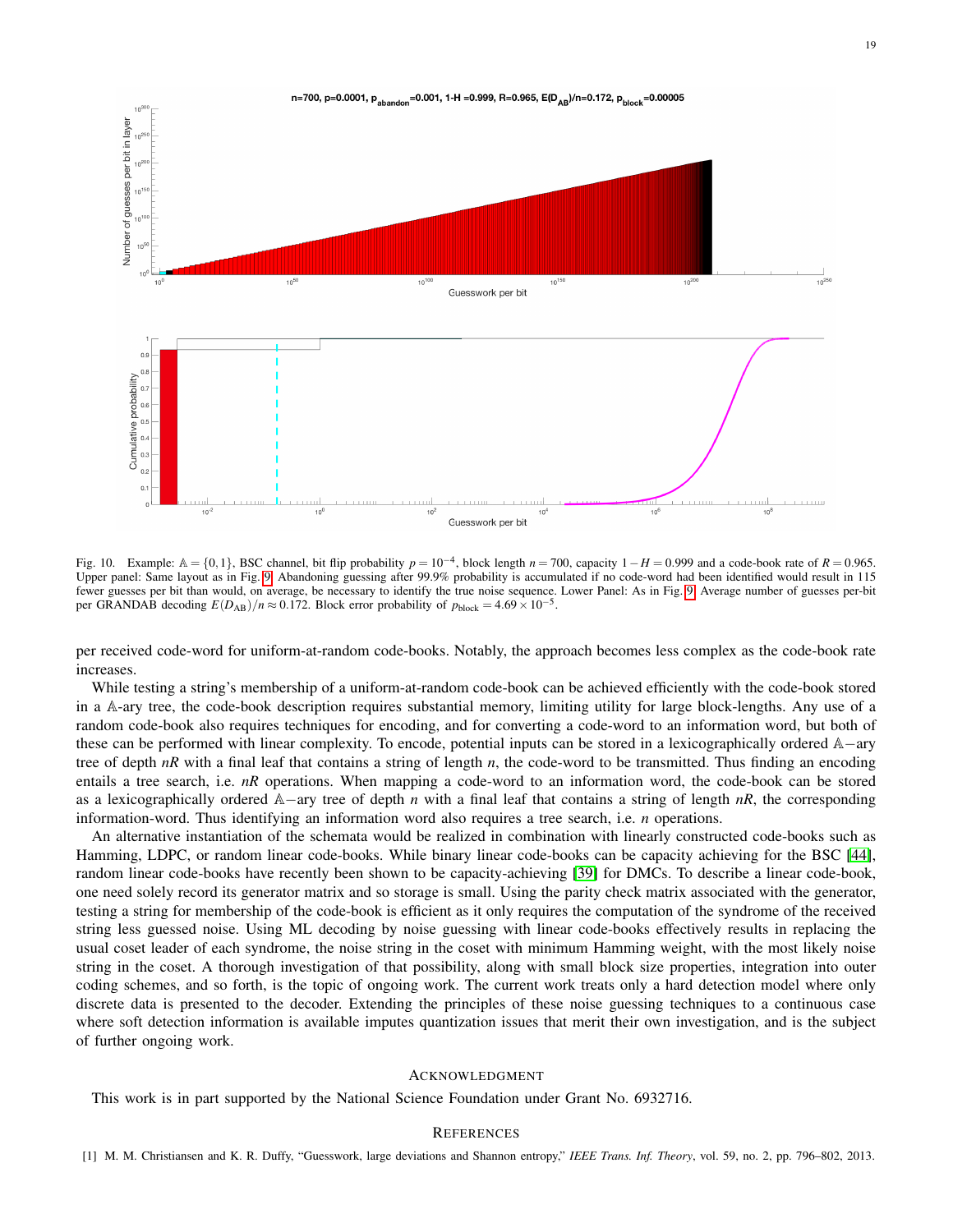- <span id="page-19-0"></span>[2] M. M. Christiansen, K. R. Duffy, F. du Pin Calmon, and M. Médard, "Multi-user guesswork and brute force security," IEEE Trans. Inf. Theory, vol. 61, no. 12, pp. 6876–6886, 2015.
- <span id="page-19-1"></span>[3] A. Dembo and O. Zeitouni, *Large Deviations Techniques and Applications*. Springer-Verlag, 1998.
- <span id="page-19-2"></span>[4] V. Anantharam, "A large deviations approach to error exponents in source coding and hypothesis testing," *IEEE Trans. Inf. Theory*, vol. 36, no. 4, pp. 938–943, Jul 1990.
- <span id="page-19-3"></span>[5] I. Csiszár and J. Körner, *Information Theory; Coding Theorems for Discrete Memoryless Sources*. New York: Academic, 1981.
- <span id="page-19-4"></span>[6] L. Davisson, G. Longo, and A. Sgarro, "The error exponent for the noiseless encoding of finite ergodic Markov sources," *IEEE Trans. Inf. Theory*, vol. 27, no. 4, pp. 431–438, Jul 1981.
- <span id="page-19-5"></span>[7] A. Dembo and I. Kontoyiannis, "Source coding, large deviations, and approximate pattern matching," *IEEE Trans. Inf. Theory*, vol. 48, no. 6, pp. 1590–1615, 2002.
- <span id="page-19-6"></span>[8] R. Gallager, "A simple derivation of the coding theorem and some applications," *IEEE Trans. Inf. Theory*, vol. 11, no. 1, pp. 3–18, 1965.
- <span id="page-19-7"></span>[9] A. Montanari and G. D. Forney, "On exponential error bounds for random codes on the dmc," *available at https://web.stanford.edu/ montanar/RESEARCH/FILEPAP/dmc.ps*, 2001.
- <span id="page-19-8"></span>[10] R. Yaguchi, V. Y. F. Tan, S. Watanabe, and M. Hayashi, "Large and moderate deviations for joint source-channel coding of systems with Markovian memory," *available at https://www.ece.nus.edu.sg/stfpage/vtan/YTWH17.pdf*, 2017.
- <span id="page-19-9"></span>[11] Y. Zhong, F. Alajaji, and L. L. Campbell, "On the joint source-channel coding error exponent for discrete memoryless systems," *IEEE Trans. Inf. Theory*, vol. 52, no. 4, pp. 1450–1468, April 2006.
- <span id="page-19-10"></span>[12] I. Csiszár, "Joint source-channel error exponent," Probl. Contr. Inform. Theory, vol. 8, pp. 315–328, 1980.
- <span id="page-19-11"></span>[13] ——, "On the error exponent of source-channel transmission with a distortion threshold," *IEEE Trans. Inf. Theory*, vol. 28, no. 6, pp. 823–828, Nov 1982.
- <span id="page-19-12"></span>[14] J. L. Massey, "Guessing and entropy," *IEEE Int. Symp. Inf Theory*, pp. 204–204, 1994.
- <span id="page-19-13"></span>[15] E. Arikan, "An inequality on guessing and its application to sequential decoding," *IEEE Trans. Inf. Theory*, vol. 42, no. 1, pp. 99–105, 1996.
- <span id="page-19-14"></span>[16] D. Malone and W. G. Sullivan, "Guesswork and entropy," *IEEE Trans. Inf. Theory*, vol. 50, no. 4, pp. 525–526, 2004.
- <span id="page-19-15"></span>[17] C.-E. Pfister and W. Sullivan, "Rényi entropy, guesswork moments and large deviations," IEEE Trans. Inf. Theory, no. 11, pp. 2794–00, 2004.
- <span id="page-19-16"></span>[18] E. Arikan, "Large deviations of probability rank," in *IEEE Int. Symp. Inf. Theory*, 2000, p. 27.
- <span id="page-19-17"></span>[19] E. Arikan and N. Merhav, "Guessing subject to distortion," *IEEE Trans. Inf. Theory*, vol. 44, no. 3, pp. 1041–1056, May 1998.
- <span id="page-19-18"></span>[20] M. K. Hanawal and R. Sundaresan, "Guessing and compression subject to distortion," Division of Electrical Sciences, Indian Institute of Science, Bangalore, Tech. Rep., 2010.
- <span id="page-19-19"></span>[21] P. Elias, "Error-free coding," *Transactions of the IRE Professional Group on Information Theory*, vol. 4, no. 4, pp. 29–37, 1954.
- <span id="page-19-20"></span>[22] J. M. Wozencraft, "Sequential decoding for reliable communications," Ph.D. dissertation, M.I.T., Cambridge, Massachusetts, 1957.
- <span id="page-19-21"></span>[23] J. M. Wozencraft and B. Reiffen, *Sequential Decoding*. MIT Press, Cambridge, Mass., and John Wiley and Sons, Inc., New York, 1961.
- <span id="page-19-22"></span>[24] R. Fano, "A heuristic discussion of probabilistic decoding," *IEEE Trans. Inf. Theory*, vol. 9, no. 2, pp. 64–74, 1963.
- <span id="page-19-23"></span>[25] I. Jacobs and E. Berlekamp, "A lower bound to the distribution of computation for sequential decoding," *IEEE Trans. Inf. Theory*, vol. 13, no. 2, pp. 167–174, 1967.
- <span id="page-19-24"></span>[26] D. D. Falconer, "A hybrid coding scheme for discrete memoryless channels," *Bell Labs Tech. J*, vol. 48, no. 3, pp. 691–728, 1969.
- <span id="page-19-25"></span>[27] F. Jelinek, "An upper bound on moments of sequential decoding effort," *IEEE Trans. Inf. Theory*, vol. 15, no. 1, pp. 140–149, 1969.
- <span id="page-19-26"></span>[28] T. Hashimoto and S. Arimoto, "Computational moments for sequential decoding of convolutional codes," *IEEE Trans. Inf. Theory*, vol. 25, no. 5, pp. 584–591, 1979.
- <span id="page-19-27"></span>[29] E. Arıkan, "An upper bound on the cutoff rate of sequential decoding," *IEEE transactions on information theory*, vol. 34, no. 1, pp. 55–63, 1988.
- <span id="page-19-28"></span>[30] P. Narayan and D. Snyder, "Cut-off rate channel design," in *Communications and Cryptography - Two Sides of One Tapestry*, R. Blahut, D. Costello, U. Maurer, and T. Mittelhozer, Eds. Springer, 1994, pp. 315–322.
- <span id="page-19-29"></span>[31] M. S. Pinsker, "On the complexity of decoding," *Problemy Peredachi Informatsii*, vol. 1, no. 1, pp. 113–116, 1965.
- <span id="page-19-30"></span>[32] J. Massey, "Capacity, cutoff rate, and coding for a direct-detection optical channel," *IEEE Trans. Commun.*, vol. 29, no. 11, pp. 1615–1621, 1981.
- <span id="page-19-31"></span>[33] E. Arıkan, "On the origin of polar coding," *IEEE J. Sel. Areas Commun.*, vol. 34, no. 2, pp. 209–223, 2016.
- <span id="page-19-32"></span>[34] E. Arikan, "Channel polarization: A method for constructing capacity-achieving codes for symmetric binary-input memoryless channels," *IEEE Trans. Inform. Theory*, vol. 55, no. 7, pp. 3051–3073, 2009.
- <span id="page-19-33"></span>[35] L. Bahl, J. Cocke, F. Jelinek, and J. Raviv, "Optimal decoding of linear codes for minimizing symbol error rate (corresp.)," *IEEE Trans. on Inf. Theory*, vol. 20, no. 2, pp. 284–287, March 1974.
- <span id="page-19-34"></span>[36] P. L. McAdam, *MAP Bit Decoding of Convolutional Codes*. Ph.D. Thesis University of Southern California, 1974.
- <span id="page-19-35"></span>[37] C. E. Shannon, "A Mathematical Theory of Communication," *The Bell System Technical Journal*, vol. 27, pp. 379–423, 623–656, Jul., Oct. 1948.
- <span id="page-19-36"></span>
- <span id="page-19-37"></span>[39] Y. Domb, R. Zamir, and M. Feder, "The random coding bound is tight for the average linear code or lattice," *IEEE Trans. Inform. Theory*, vol. 62, no. 1,
- <span id="page-19-38"></span>[40] I. Csiszár, "Linear codes for sources and source networks: Error exponents, universal coding," IEEE Trans. Inf. Theory, vol. 28, no. 4, pp. 585-592, Jul 1982.
- <span id="page-19-39"></span>[41] T. Ho, M. Médard, R. Koetter, D. R. Karger, M. Effros, J. Shi, and B. Leong, "A random linear network coding approach to multicast," *IEEE Trans. Inf. Theory*, vol. 52, no. 10, pp. 4413–4430, 2006.
- <span id="page-19-40"></span>[42] M. Effros, M. Médard, T. Ho, S. Ray, D. R. Karger, R. Koetter, and B. Hassibi, "Linear network codes: A unified framework for source, channel, and network coding," in *Advances in Network Information Theory*, ser. DIMACS Series in Discrete Mathematics and Theoretical Computer Science, vol. 66. DIMACS/AMS, 2003, pp. 197–216.
- <span id="page-19-41"></span>[43] J. Wolfowitz, *Coding theorems of information theory*. Springer; Prentice-Hall Berlin, Englewood Cliffs, N.J, 1961.
- <span id="page-19-42"></span>[44] R. G. Gallager, *Information Theory and Reliable Communication*. New York, NY, USA: John Wiley & Sons, Inc., 1968.
- <span id="page-19-43"></span>[45] P. M. Ebert, "Error bounds for parallel communication channels," MIT RLE, Tech. Rep., 1966.
- <span id="page-19-44"></span>[46] S. Arimoto, "On the converse to the coding theorem for discrete memoryless channels (corresp.)," *IEEE Trans. Inf. Theory*, vol. 19, no. 3, pp. 357–359, May 1973.
- <span id="page-19-45"></span>[47] G. Dueck and J. Körner, "Reliability function of a discrete memoryless channel at rates above capacity (corresp.)," IEEE Trans. Inf. Theory, vol. 25, no. 1, pp. 82–85, Jan 1979.
- <span id="page-19-46"></span>[48] M. P. C. Fossorier and S. Lin, "Soft-decision decoding of linear block codes based on ordered statistics," *IEEE Trans. Inf. Theory*, vol. 41, no. 5, pp. 1379–1396, Sept 1995.
- <span id="page-19-47"></span>[49] Y. Kaji and D. Ikegami, "Decoding linear block codes using the ordered-statistics and the mld techniques," in *IEEE Int. Symp. Inf. Theory*, 2002.
- <span id="page-19-48"></span>[50] J. Hagenauer and L. Papke, "Decoding "Turbo"-codes with the soft output Viterbi algorithm (SOVA)," in *IEEE Int. Symp. Inf. Theory*, 1994, p. 164.
- <span id="page-19-49"></span>[51] K. Kim, J. W. Choi, A. C. Singer, and K. Kim, "A new adaptive Turbo equalizer with soft information classification," in *Proc IEEE Int Conf Acoust Speech Signal Process*, 2010.
- <span id="page-19-50"></span>[52] X. Wang and H. V. Poor, "Iterative (Turbo) soft interference cancellation and decoding for coded CDMA," *IEEE Trans. Commun.*, vol. 47, no. 7, pp. 1046–1061, July 1999.
- <span id="page-19-51"></span>[53] S. Song, A. C. Singer, and K.-M. Sung, "Soft input channel estimation for Turbo equalization," *IEEE Trans. Signal Process.*, vol. 52, no. 10, pp. 2885–2894, 2004.
- [38] R. G. Gallager, "The random coding bound is tight for the average code," *IEEE Trans. Inf. Theory*, vol. 19, no. 2, pp. 244–246, 1973.
- pp. 121–130, 2016.